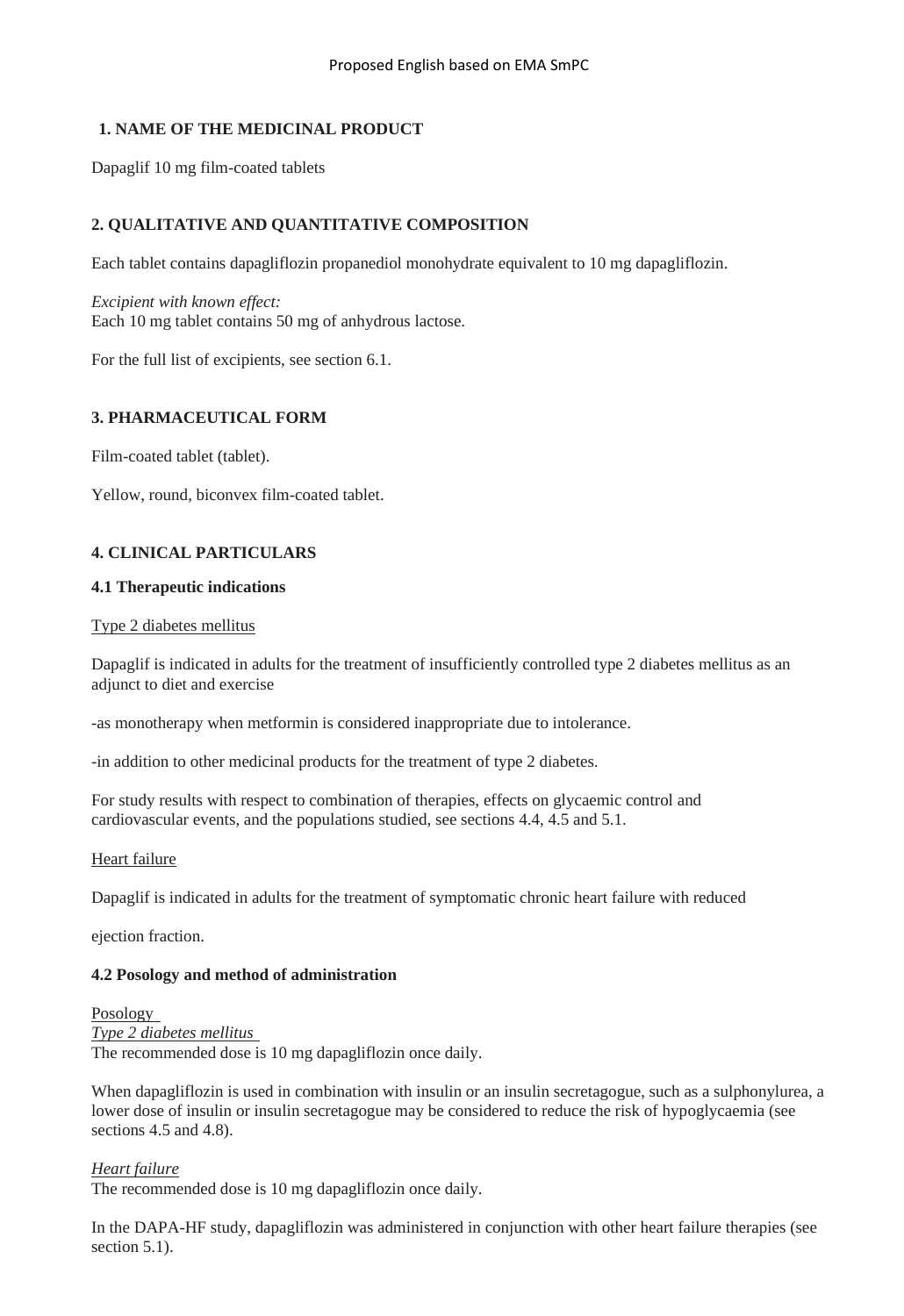## *Special populations*

*Renal impairment* 

Dapaglif should not be initiated in patients with a glomerular filtration rate [GFR] < 60 mL/min and should be discontinued at GFR persistently below 45 mL/min (see sections 4.4, 4.8, 5.1 and 5.2).

No dose adjustment is required based on renal function.

Treatment of heart failure in patients with renal impairment No dose adjustment is required based on renal function (see section 4.4).

There is limited experience with dapagliflozin for the treatment of heart failure in patients with severe renal impairment (GFR < 30 mL/min).

#### *Hepatic impairment*

No dose adjustment is necessary for patients with mild or moderate hepatic impairment. In patients with severe hepatic impairment, a starting dose of 5 mg is recommended. If well tolerated, the dose may be increased to 10 mg (see sections 4.4 and 5.2).

Patients with type 1 diabetes mellitus

Dapaglif 10 mg is not recommended for the treatment of heart failure in patients with type 1 diabetes mellitus (see section 4.4).

Elderly ( $\geq 65$  years)

No dose adjustment is recommended based on age.

#### *Paediatric population*

The safety and efficacy of dapagliflozin in children aged 0 to < 18 years have not yet been established. No data are available.

#### Method of administration

Dapaglif can be taken orally once daily at any time of day with or without food. Tablets are to be swallowed whole.

#### **4.3 Contraindications**

Hypersensitivity to the active substance or to any of the excipients listed in section 6.1.

#### **4.4 Special warnings and precautions for use**

Renal impairment

#### *Treatment of diabetes mellitus*

The glycaemic efficacy of dapagliflozin is dependent on renal function, and efficacy is reduced in patients who have moderate renal impairment and is likely absent in patients with severe renal impairment (see section 4.2). In subjects with moderate renal impairment (GFR < 60 mL/min), a higher proportion of subjects treated with dapagliflozin had adverse reactions of increase in creatinine, phosphorus, parathyroid hormone (PTH) and hypotension, compared with placebo.

To improve glycaemic control in the treatment of diabetes mellitus, Dapaglif should not be initiated in patients with a GFR < 60 mL/min and should be discontinued at GFR persistently below 45 mL/min. Dapaglif has not been studied in severe renal impairment (GFR < 30 mL/min) or end-stage renal disease (ESRD).

Monitoring of renal function is recommended as follows:

• Prior to initiation of dapagliflozin and at least yearly, thereafter (see sections 4.2, 4.8, 5.1 and 5.2).

• Prior to initiation of concomitant medicinal products that may reduce renal function and periodically thereafter.

• For renal function with GFR < 60 mL/min, at least 2 to 4 times per year.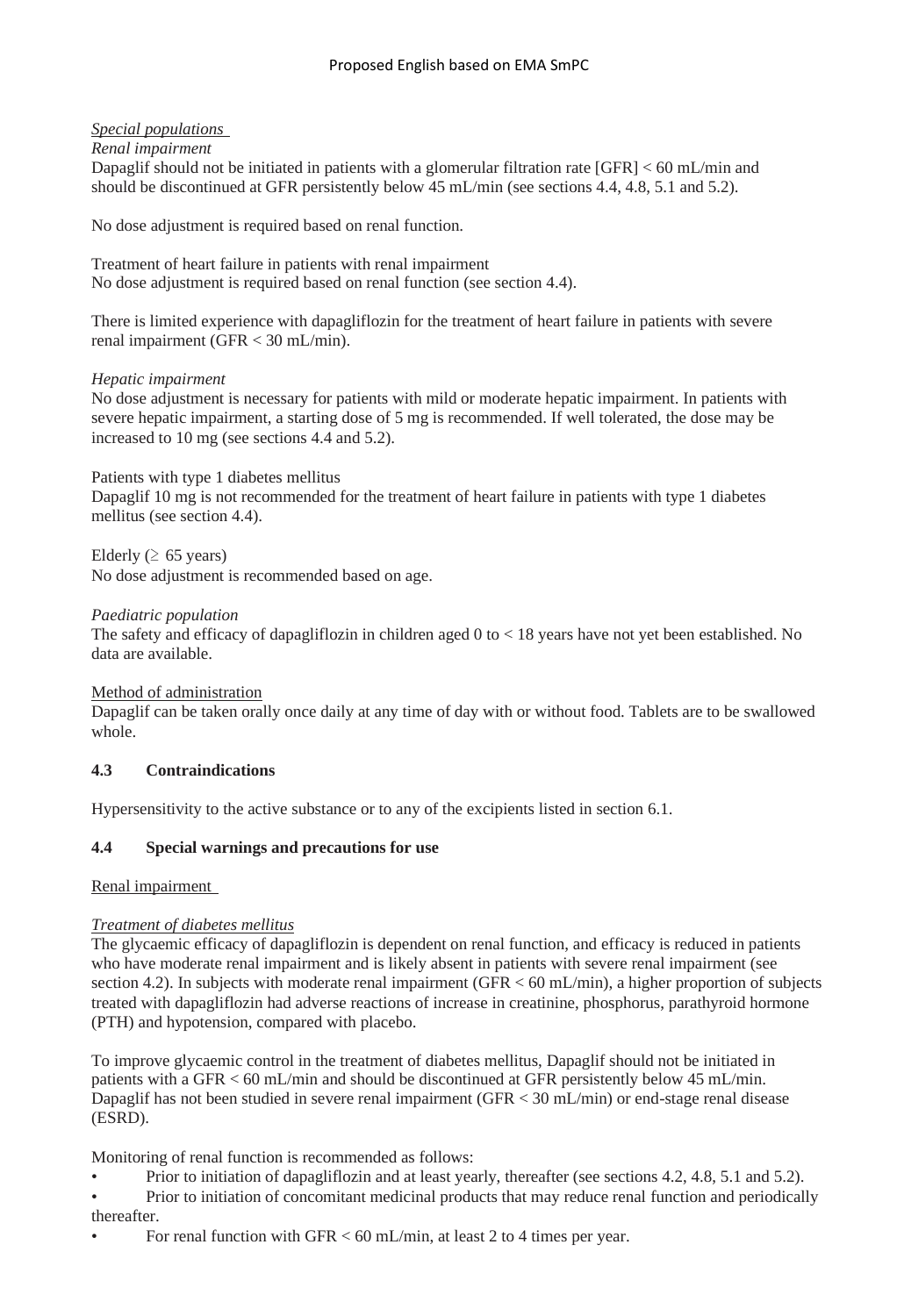#### *Treatment of heart failure*

There is limited experience with dapagliflozin for the treatment of heart failure in patients with severe renal impairment (GFR < 30 mL/min).

In patients treated with dapagliflozin for both heart failure and type 2 diabetes mellitus, additional glucoselowering treatment should be considered if GFR falls persistently below 45 mL/min.

### Hepatic impairment

There is limited experience in clinical studies in patients with hepatic impairment. Dapagliflozin exposure is increased in patients with severe hepatic impairment (see sections 4.2 and 5.2).

### Use in patients at risk for volume depletion and/or hypotension

Due to its mechanism of action, dapagliflozin increases diuresis which may lead to the modest decrease in blood pressure observed in clinical studies (see section 5.1). It may be more pronounced in patients with very high blood glucose concentrations.

Caution should be exercised in patients for whom a dapagliflozin-induced drop in blood pressure could pose a risk, such as patients on anti-hypertensive therapy with a history of hypotension or elderly patients.

In case of intercurrent conditions that may lead to volume depletion (e.g. gastrointestinal illness), careful monitoring of volume status (e.g. physical examination, blood pressure measurements, laboratory tests including haematocrit and electrolytes) is recommended. Temporary interruption of treatment with dapagliflozin is recommended for patients who develop volume depletion until the depletion is corrected (see section 4.8).

### Diabetic ketoacidosis

Sodium-glucose co-transporter 2 (SGLT2) inhibitors should be used with caution in patients with increased risk of diabetic ketoacidosis (DKA). Patients who may be at higher risk of DKA include patients with a low beta-cell function reserve (e.g. type 1 diabetes patients, type 2 diabetes patients with low C-peptide or latent autoimmune diabetes in adults (LADA) or patients with a history of pancreatitis), patients with conditions that lead to restricted food intake or severe dehydration, patients for whom insulin doses are reduced and patients with increased insulin requirements due to acute medical illness, surgery or alcohol abuse.

The risk of diabetic ketoacidosis must be considered in the event of non-specific symptoms such as nausea, vomiting, anorexia, abdominal pain, excessive thirst, difficulty breathing, confusion, unusual fatigue or sleepiness. Patients should be assessed for ketoacidosis immediately if these symptoms occur, regardless of blood glucose level.

Before initiating dapagliflozin, factors in the patient history that may predispose to ketoacidosis should be considered.

Treatment should be interrupted in patients who are hospitalised for major surgical procedures or acute serious medical illnesses. Monitoring of ketones is recommended in these patients. Measurement of blood ketone levels is preferred to urine. Treatment with dapagliflozin may be restarted when the ketone values are normal and the patient's condition has stabilised.

## *Type 2 diabetes mellitus*

Rare cases of DKA, including life-threatening and fatal cases, have been reported in patients treated with SGLT2 inhibitors, including dapagliflozin. In a number of cases, the presentation of the condition was atypical with only moderately increased blood glucose values, below 14 mmol/L (250 mg/dL).

In patients where DKA is suspected or diagnosed, dapagliflozin treatment should be stopped immediately.

Restarting SGLT2 inhibitor treatment in patients experiencing a DKA while on SGLT2 inhibitor treatment is not recommended, unless another clear precipitating factor is identified and resolved.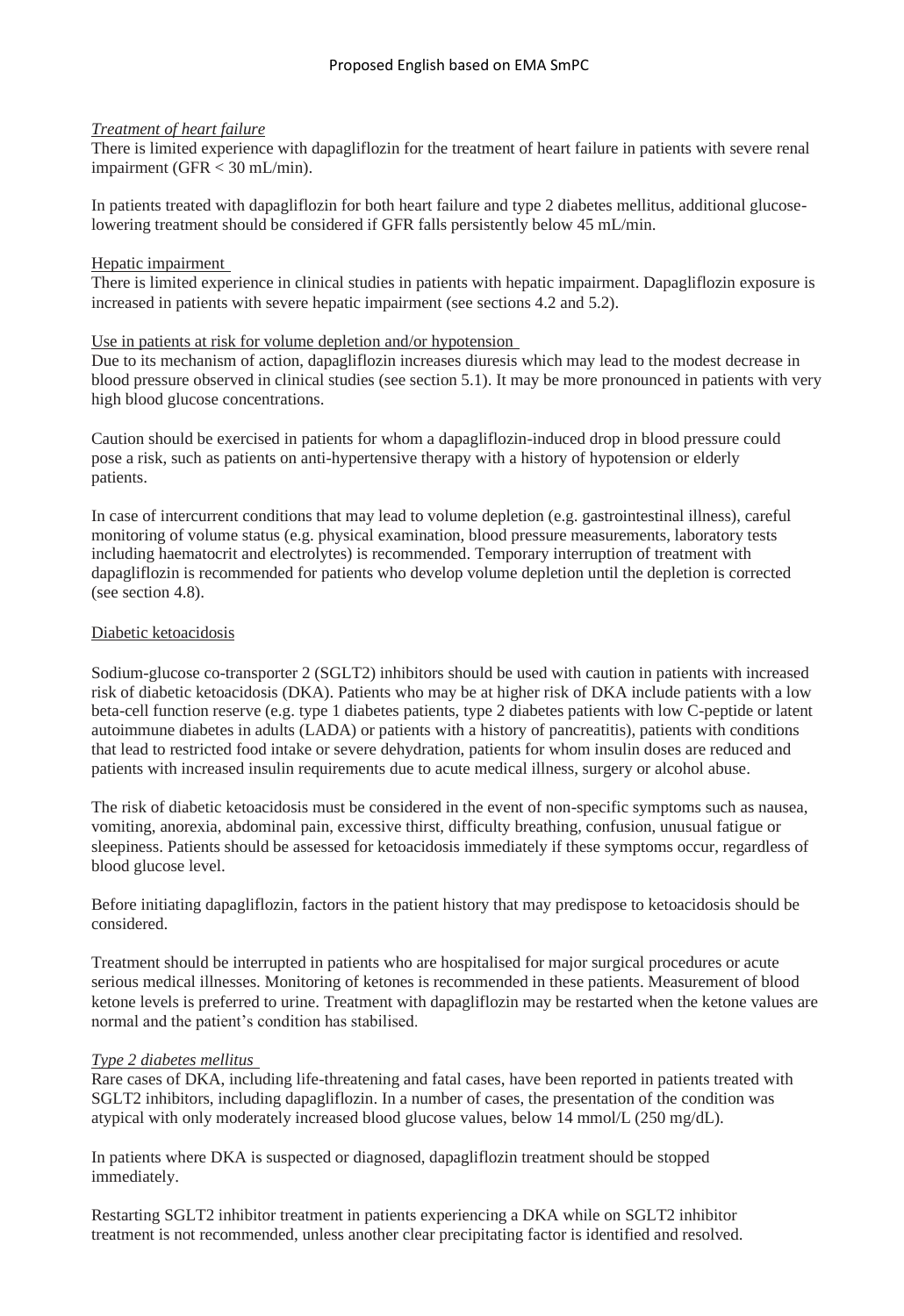### *Type 1 diabetes mellitus*

In type 1 diabetes mellitus studies with dapagliflozin, DKA was reported with common frequency. Dapagliflozin 10 mg should not be used for treatment of patients with type 1 diabetes.

## Necrotising fasciitis of the perineum (Fournier's gangrene)

Postmarketing cases of necrotising fasciitis of the perineum (also known as Fournier's gangrene) have been reported in female and male patients taking SGLT2 inhibitors (see section 4.8). This is a rare but serious and potentially life-threatening event that requires urgent surgical intervention and antibiotic treatment.

Patients should be advised to seek medical attention if they experience a combination of symptoms of pain, tenderness, erythema, or swelling in the genital or perineal area, with fever or malaise. Be aware that either uro-genital infection or perineal abscess may precede necrotising fasciitis. If Fournier's gangrene is suspected, Dapaglif should be discontinued and prompt treatment (including antibiotics and surgical debridement) should be instituted.

#### Urinary tract infections

Urinary glucose excretion may be associated with an increased risk of urinary tract infection; therefore, temporary interruption of dapagliflozin should be considered when treating pyelonephritis or urosepsis.

### Elderly ( $\geq 65$  years)

Elderly patients may be at a greater risk for volume depletion and are more likely to be treated with diuretics.

Elderly patients are more likely to have impaired renal function, and/or to be treated with anti-hypertensive medicinal products that may cause changes in renal function such as angiotensin-converting enzyme inhibitors (ACE-I) and angiotensin II type 1 receptor blockers (ARB). The same recommendations for renal function apply to elderly patients as to all patients (see sections 4.2, 4.4, 4.8 and 5.1).

## Cardiac failure

Experience with dapagliflozin in NYHA class IV is limited.

#### Lower limb amputations

An increase in cases of lower limb amputation (primarily of the toe) has been observed in ongoing long-term, clinical studies with another SGLT2 inhibitor. It is unknown whether this constitutes a class effect. Like for all diabetic patients it is important to counsel patients on routine preventative foot care.

#### Urine laboratory assessments

Due to its mechanism of action, patients taking Dapaglif will test positive for glucose in their urine.

Lactose

The tablets contain lactose. Patients with rare hereditary problems of galactose intolerance, total lactase deficiency or glucose-galactose malabsorption should not take this medicinal product.

## **4.5 Interaction with other medicinal products and other forms of interaction**

Pharmacodynamic interactions

### *Diuretics*

Dapagliflozin may add to the diuretic effect of thiazide and loop diuretics and may increase the risk of dehydration and hypotension (see section 4.4).

### *Insulin and insulin secretagogues*

Insulin and insulin secretagogues, such as sulphonylureas, cause hypoglycaemia. Therefore, a lower dose of insulin or an insulin secretagogue may be required to reduce the risk of hypoglycaemia when used in combination with dapagliflozin in patients with type 2 diabetes mellitus (see sections 4.2 and 4.8).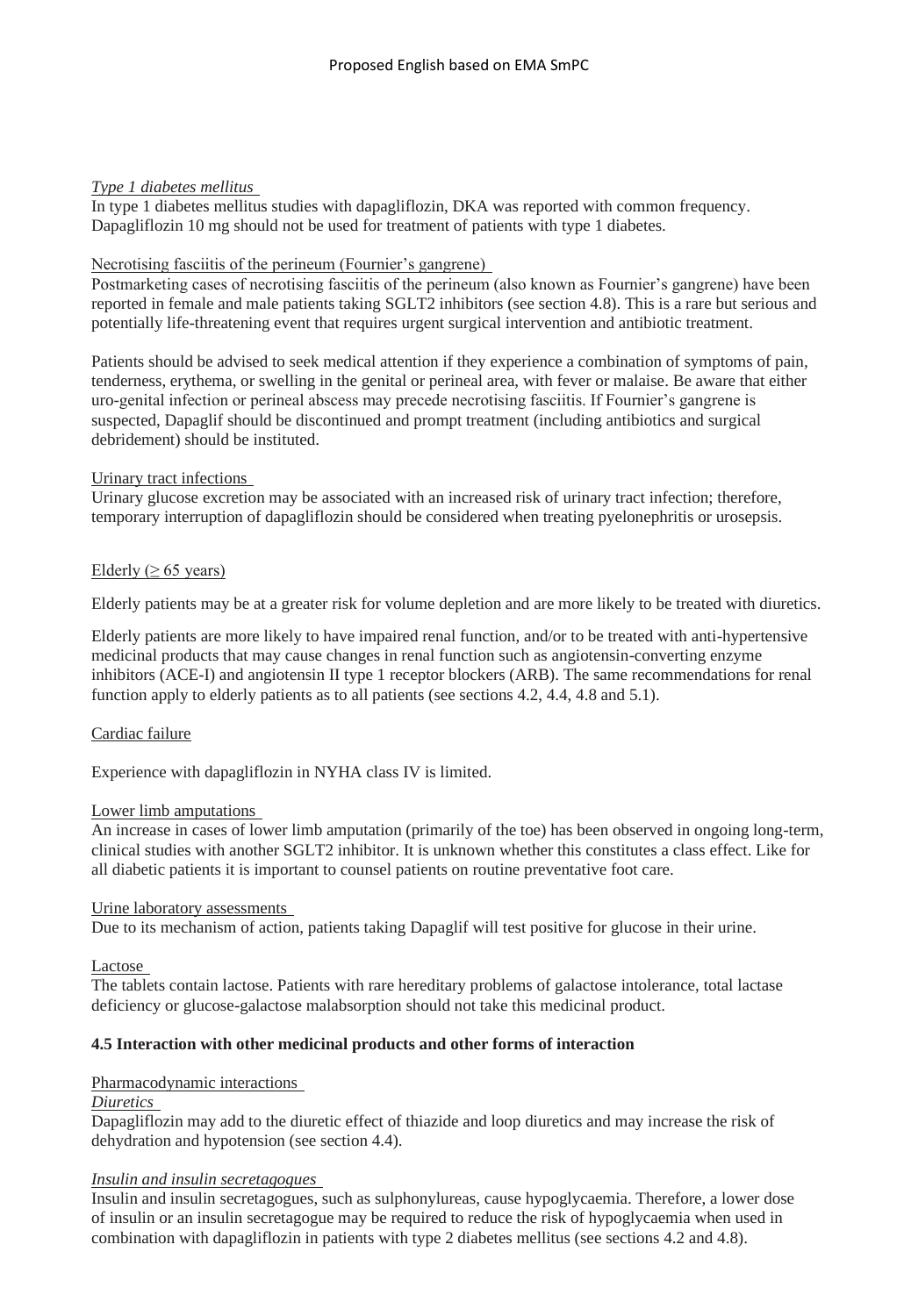Pharmacokinetic interactions

The metabolism of dapagliflozin is primarily via glucuronide conjugation mediated by UDP glucuronosyltransferase 1A9 (UGT1A9).

In *in vitro* studies, dapagliflozin neither inhibited cytochrome P450 (CYP) 1A2, CYP2A6, CYP2B6, CYP2C8, CYP2C9, CYP2C19, CYP2D6, CYP3A4, nor induced CYP1A2, CYP2B6 or CYP3A4. Therefore, dapagliflozin is not expected to alter the metabolic clearance of coadministered medicinal products that are metabolised by these enzymes.

#### Effect of other medicinal products on dapagliflozin

Interaction studies conducted in healthy subjects, using mainly a single-dose design, suggest that the pharmacokinetics of dapagliflozin are not altered by metformin, pioglitazone, sitagliptin, glimepiride, voglibose, hydrochlorothiazide, bumetanide, valsartan, or simvastatin.

Following coadministration of dapagliflozin with rifampicin (an inducer of various active transporters and drug-metabolising enzymes) a 22% decrease in dapagliflozin systemic exposure (AUC) was observed, but with no clinically meaningful effect on 24-hour urinary glucose excretion. No dose adjustment is recommended. A clinically relevant effect with other inducers (e.g. carbamazepine, phenytoin, phenobarbital) is not expected.

Following coadministration of dapagliflozin with mefenamic acid (an inhibitor of UGT1A9), a 55% increase in dapagliflozin systemic exposure was seen, but with no clinically meaningful effect on 24-hour urinary glucose excretion. No dose adjustment is recommended.

#### Effect of dapagliflozin on other medicinal products

In interaction studies conducted in healthy subjects, using mainly a single-dose design, dapagliflozin did not alter the pharmacokinetics of metformin, pioglitazone, sitagliptin, glimepiride, hydrochlorothiazide, bumetanide, valsartan, digoxin (a P-gp substrate) or warfarin (S-warfarin, a CYP2C9 substrate), or the anticoagulatory effects of warfarin as measured by INR. Combination of a single dose of dapagliflozin 20 mg and simvastatin (a CYP3A4 substrate) resulted in a 19% increase in AUC of simvastatin and 31% increase in AUC of simvastatin acid. The increase in simvastatin and simvastatin acid exposures are not considered clinically relevant.

#### Interference with 1,5-anhydroglucitol (1,5-AG) assay

Monitoring glycaemic control with 1,5-AG assay is not recommended as measurements of 1,5-AG are unreliable in assessing glycaemic control in patients taking SGLT2 inhibitors. Use of alternative methods to monitor glycaemic control is advised.

#### Paediatric population

Interaction studies have only been performed in adults.

#### **4.6 Fertility, pregnancy and lactation**

#### Pregnancy

There are no data from the use of dapagliflozin in pregnant women. Studies in rats have shown toxicity to the developing kidney in the time period corresponding to the second and third trimesters of human pregnancy. Therefore, the use of dapagliflozin is not recommended during the second and third trimesters of pregnancy.

When pregnancy is detected, treatment with dapagliflozin should be discontinued.

#### Breast-feeding

It is unknown whether dapagliflozin and/or its metabolites are excreted in human milk. Available pharmacodynamic/toxicological data in animals have shown excretion of dapagliflozin/metabolites in milk, as well as pharmacologically-mediated effects in nursing offspring. A risk to the newborns/infants cannot be excluded. Dapagliflozin should not be used while breast-feeding.

#### Fertility

The effect of dapagliflozin on fertility in humans has not been studied. In male and female rats, dapagliflozin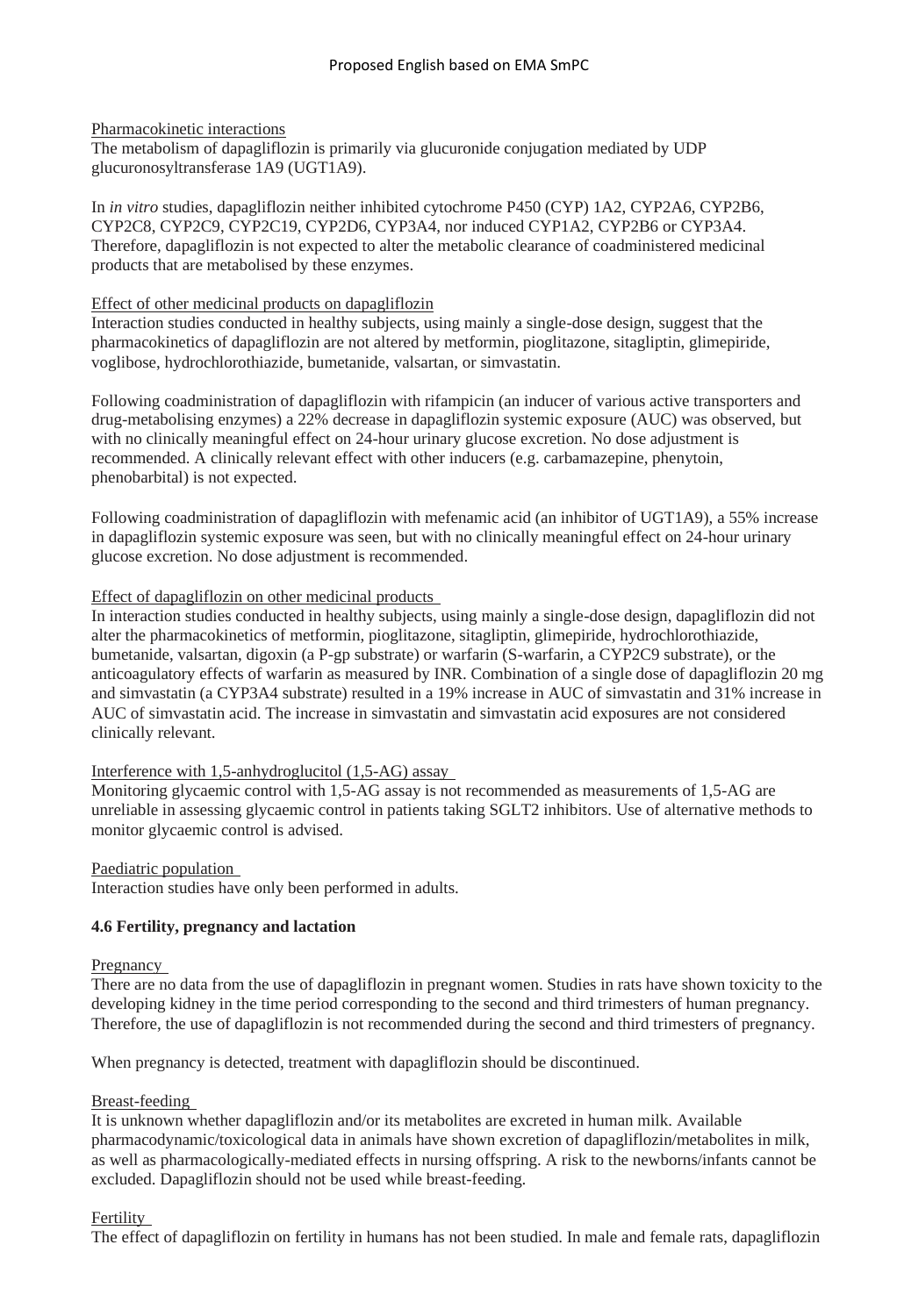showed no effects on fertility at any dose tested.

### **4.7 Effects on ability to drive and use machines**

Dapaglif has no or negligible influence on the ability to drive and use machines. Patients should be alerted to the risk of hypoglycaemia when dapagliflozin is used in combination with a sulphonylurea or insulin.

### **4.8 Undesirable effects**

Summary of the safety profile *Type 2 diabetes mellitus*  In the clinical studies in type 2 diabetes, more than 15,000 patients have been treated with dapagliflozin.

The primary assessment of safety and tolerability was conducted in a pre-specified pooled analysis of 13 short-term (up to 24 weeks) placebo-controlled studies with 2,360 subjects treated with dapagliflozin 10 mg and 2,295 treated with placebo.

In the dapagliflozin cardiovascular outcomes study (see section 5.1), 8,574 patients received dapagliflozin 10 mg and 8,569 received placebo for a median exposure time of 48 months. In total, there were 30,623 patient-years of exposure to dapagliflozin.

The most frequently reported adverse reactions across the clinical studies were genital infections.

### Heart failure

In the dapagliflozin cardiovascular outcome study in patients with heart failure with reduced ejection fraction (DAPA-HF study), 2,368 patients were treated with dapagliflozin 10 mg and 2,368 patients with placebo for a median exposure time of 18 months. The patient population included patients with type 2 diabetes mellitus and without diabetes, and patients with eGFR  $\geq$  30 mL/min/1.73 m2.

The overall safety profile of dapagliflozin in patients with heart failure was consistent with the known safety profile of dapagliflozin.

#### Tabulated list of adverse reactions

The following adverse reactions have been identified in the placebo-controlled clinical studies and postmarketing surveillance. None were found to be dose-related. Adverse reactions listed below are classified according to frequency and system organ class (SOC). Frequency categories are defined according to the following convention: very common ( $\geq 1/10$ ), common ( $\geq 1/100$  to  $\leq 1/10$ ), uncommon ( $\geq 1/1,000$  to  $\leq$ 1/100), rare ( $\geq 1/10,000$  to  $\leq 1/1,000$ ), very rare ( $\leq 1/10,000$ ), and not known (cannot be estimated from the available data).

| <b>System organ</b><br>class   | Very common   | Common <sup>*</sup>                                                                                       | Uncommon <sup>**</sup>           | Rare              | Very rare                                                                              |
|--------------------------------|---------------|-----------------------------------------------------------------------------------------------------------|----------------------------------|-------------------|----------------------------------------------------------------------------------------|
| Infections and<br>infestations |               | Vulvovaginitis,<br>balanitis and<br>related genital<br>infections*,b,c<br>Urinary tract<br>infection*,b,d | Fungal<br>infection <sup>*</sup> |                   | Necrotising<br>fasciitis of the<br>perineum<br>(Fournier's<br>gangrene) <sup>b,i</sup> |
| Metabolism and                 | Hypoglycaemia |                                                                                                           | Volume                           | Diabetic          |                                                                                        |
| nutrition                      | (when used    |                                                                                                           | depletionb,e                     | ketoacidosisb,i,k |                                                                                        |
| disorders                      | with SU or    |                                                                                                           | Thirst <sup>**</sup>             |                   |                                                                                        |
|                                | insulin)      |                                                                                                           |                                  |                   |                                                                                        |
| Nervous system                 |               | <b>Dizziness</b>                                                                                          |                                  |                   |                                                                                        |
| disorders                      |               |                                                                                                           |                                  |                   |                                                                                        |
| Gastrointestinal               |               |                                                                                                           | Constipation**                   |                   |                                                                                        |
| disorders                      |               |                                                                                                           | Dry mouth**                      |                   |                                                                                        |

| Table 1. Adverse reactions in placebo-controlled clinical studies and postmarketing experience |  |
|------------------------------------------------------------------------------------------------|--|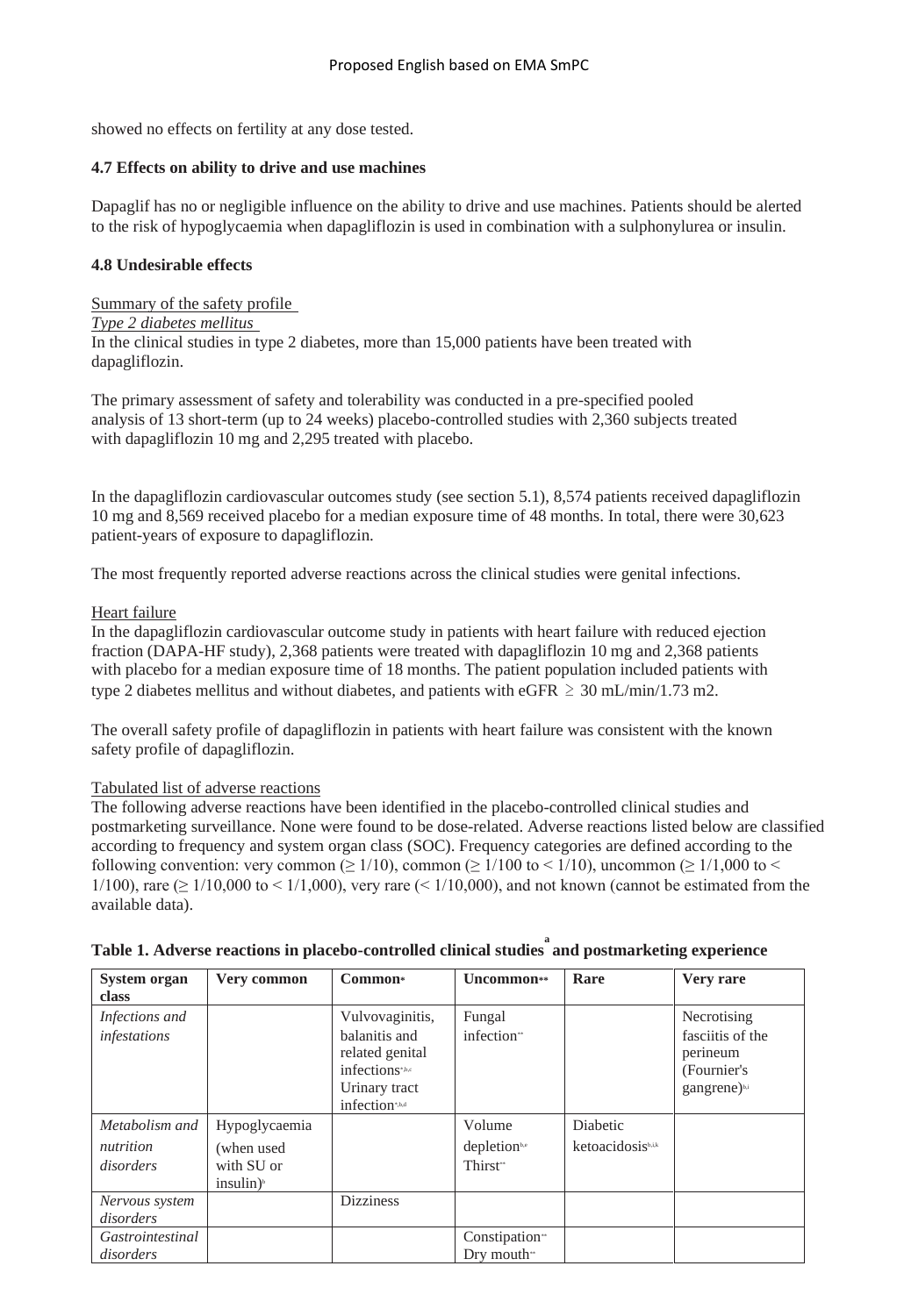| Skin and         | Rash <sup>j</sup>                 |                         | Angioedema |
|------------------|-----------------------------------|-------------------------|------------|
| subcutaneous     |                                   |                         |            |
| tissue disorders |                                   |                         |            |
| Musculoskeletal  | Back pain*                        |                         |            |
| and connective   |                                   |                         |            |
| tissue disorders |                                   |                         |            |
| Renal and        | Dysuria                           | Nocturia <sup>*</sup>   |            |
| urinary          | Polyuria*f                        |                         |            |
| disorders        |                                   |                         |            |
| Reproductive     |                                   | Vulvovaginal            |            |
| system and       |                                   | pruritus"               |            |
| breast           |                                   | Pruritus                |            |
| disorders        |                                   | genital*                |            |
|                  |                                   |                         |            |
| Investigations   | Haematocrit                       | <b>Blood</b>            |            |
|                  | increased <sup>s</sup>            | creatinine              |            |
|                  | Creatinine renal                  | increased               |            |
|                  | clearance                         | during initial          |            |
|                  | decreased during                  | treatment**,b           |            |
|                  | initial treatment <sup>b</sup>    | Blood urea              |            |
|                  | <b>Dyslipidaemia</b> <sup>h</sup> | increased**             |            |
|                  |                                   |                         |            |
|                  |                                   |                         |            |
|                  |                                   | Weight                  |            |
|                  |                                   | decreased <sup>**</sup> |            |

<sup>a</sup>The table shows up to 24-week (short-term) data regardless of glycaemic rescue.

bSee corresponding subsection below for additional information.

<sup>c</sup>Vulvovaginitis, balanitis and related genital infections includes, e.g. the predefined preferred terms: vulvovaginal mycotic infection, vaginal infection, balanitis, genital infection fungal, vulvovaginal candidiasis, vulvovaginitis, balanitis candida, genital candidiasis, genital infection, genital infection male, penile infection, vulvitis, vaginitis bacterial, vulval abscess.

<sup>d</sup>Urinary tract infection includes the following preferred terms, listed in order of frequency reported: urinary tract infection, cystitis, Escherichia urinary tract infection, genitourinary tract infection, pyelonephritis, trigonitis, urethritis, kidney infection and prostatitis.

<sup>e</sup>Volume depletion includes, e.g. the predefined preferred terms: dehydration, hypovolaemia, hypotension. <sup>f</sup>Polyuria includes the preferred terms: pollakiuria, polyuria, urine output increased.

<sup>g</sup>Mean changes from baseline in haematocrit were 2.30% for dapagliflozin 10 mg versus –0.33% for placebo. Haematocrit values >55% were reported in 1.3% of the subjects treated with dapagliflozin 10 mg versus 0.4% of placebo subjects.

hMean percent change from baseline for dapagliflozin 10 mg versus placebo, respectively, was: total cholesterol 2.5% versus 0.0%; HDL cholesterol 6.0% versus 2.7%; LDL cholesterol 2.9% versus -1.0%; triglycerides -2.7% versus -0.7%.

<sup>i</sup>See section 4.4

<sup>j</sup>Adverse reaction was identified through postmarketing surveillance. Rash includes the following preferred terms, listed in order of frequency in clinical studies: rash, rash generalised, rash pruritic, rash macular, rash maculo-papular, rash pustular, rash vesicular, and rash erythematous. In active-and placebo-controlled clinical studies (dapagliflozin, N=5936, All control, N=3403), the frequency of rash was similar for dapagliflozin (1.4%) and all control (1.4%), respectively.

<sup>k</sup>Reported in the cardiovascular outcomes study in patients with type 2 diabetes. Frequency is based on annual rate.

\*Reported in  $\geq 2\%$  of subjects and  $\geq 1\%$  more and at least 3 more subjects treated with dapagliflozin 10 mg compared to placebo.

\*\*Reported by the investigator as possibly related, probably related or related to study treatment and reported in  $\geq$  0.2% of subjects and  $\geq$  0.1% more and at least 3 more subjects treated with dapagliflozin 10 mg compared to placebo.

Description of selected adverse reactions

*Vulvovaginitis, balanitis and related genital infections*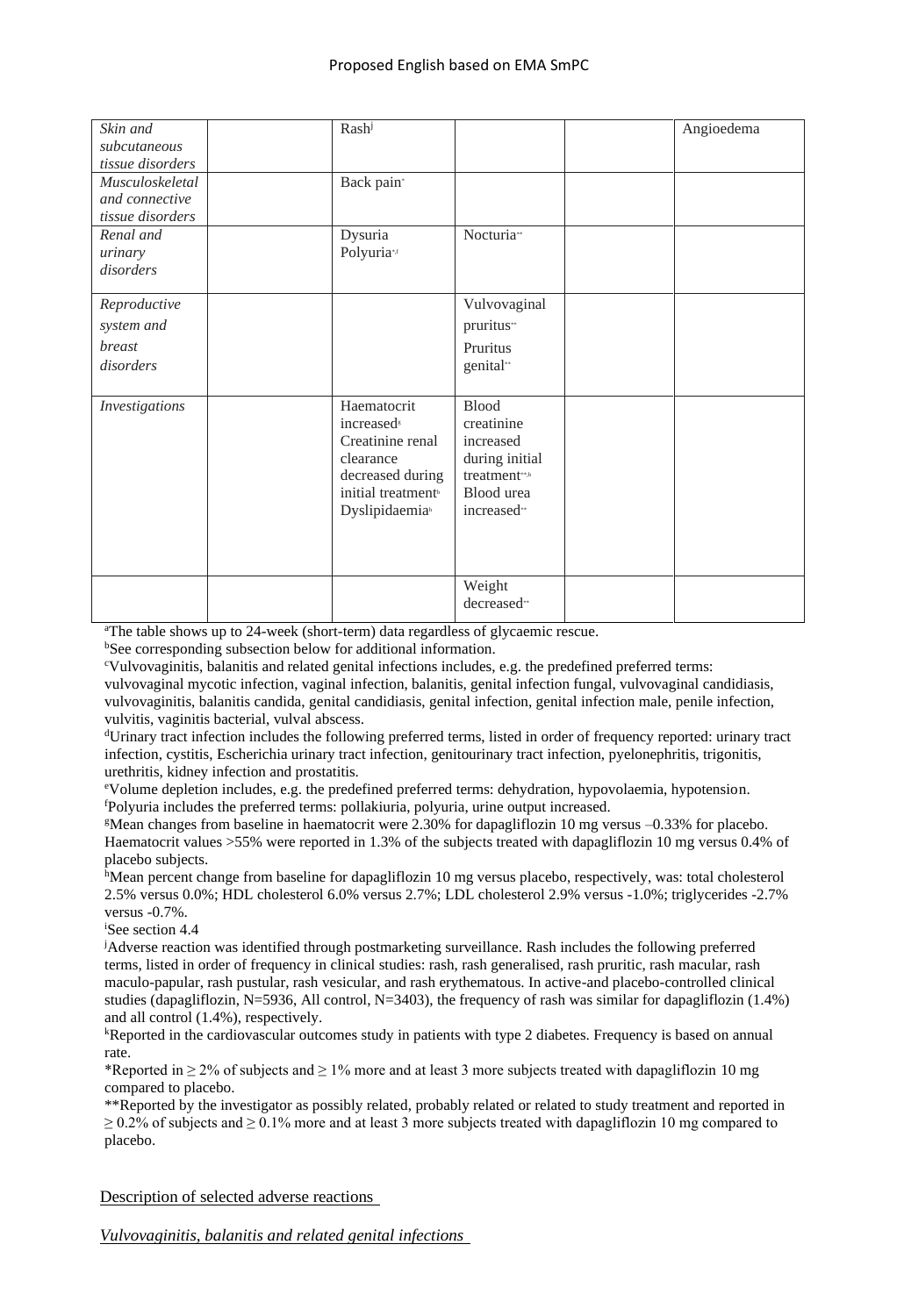In the 13-study safety pool, vulvovaginitis, balanitis and related genital infections were reported in 5.5% and 0.6% of subjects who received dapagliflozin 10 mg and placebo, respectively. Most infections were mild to moderate, and subjects responded to an initial course of standard treatment and rarely resulted in discontinuation from dapagliflozin treatment. These infections were more frequent in females (8.4% and 1.2% for dapagliflozin and placebo, respectively), and subjects with a prior history were more likely to have a recurrent infection.

In the DECLARE study, the numbers of patients with serious adverse events of genital infections were few and balanced: 2 patients in each of the dapagliflozin and placebo groups.

In the DAPA-HF study, no patient reported serious adverse events of genital infections in the dapagliflozin group and one in the placebo group. There were 7 (0.3%) patients with adverse events leading to discontinuations due to genital infections in the dapagliflozin group and none in the placebo group.

#### *Necrotising fasciitis of the perineum (Fournier's gangrene)*

Cases of Fournier's gangrene have been reported postmarketing in patients taking SGLT2 inhibitors, including dapagliflozin (see section 4.4).

In the DECLARE study with 17,160 type 2 diabetes mellitus patients and a median exposure time of 48 months, a total of 6 cases of Fournier's gangrene were reported, one in the dapagliflozin-treated group and 5 in the placebo group.

#### *Hypoglycaemia*

The frequency of hypoglycaemia depended on the type of background therapy used in the clinical studies in diabetes mellitus.

For studies of dapagliflozin in monotherapy, as add-on to metformin or as add-on to sitagliptin (with or without metformin), the frequency of minor episodes of hypoglycaemia was similar  $(< 5\%)$ between treatment groups, including placebo up to 102 weeks of treatment. Across all studies, major events of hypoglycaemia were uncommon and comparable between the groups treated with dapagliflozin or placebo. Studies with add-on sulphonylurea and add-on insulin therapies had higher rates of hypoglycaemia (see section 4.5).

In an add-on to glimepiride study, at Weeks 24 and 48, minor episodes of hypoglycaemia were reported more frequently in the group treated with dapagliflozin 10 mg plus glimepiride (6.0% and 7.9%, respectively) than in the placebo plus glimepiride group (2.1% and 2.1%, respectively).

In an add-on to insulin study, episodes of major hypoglycaemia were reported in 0.5% and 1.0% of subjects treated with dapagliflozin 10 mg plus insulin at Weeks 24 and 104, respectively, and in 0.5% of subjects treated with placebo plus insulin groups at Weeks 24 and 104. At Weeks 24 and 104, minor episodes of hypoglycaemia were reported, respectively, in 40.3% and 53.1% of subjects who received dapagliflozin 10 mg plus insulin and in 34.0% and 41.6% of the subjects who received placebo plus insulin.

In an add-on to metformin and a sulphonylurea study, up to 24 weeks, no episodes of major hypoglycaemia were reported. Minor episodes of hypoglycaemia were reported in 12.8% of subjects who received dapagliflozin 10 mg plus metformin and a sulphonylurea and in 3.7% of subjects who received placebo plus metformin and a sulphonylurea.

In the DECLARE study, no increased risk of major hypoglycaemia was observed with dapagliflozin therapy compared with placebo. Major events of hypoglycaemia were reported in 58 (0.7%) patients treated with dapagliflozin and 83 (1.0%) patients treated with placebo.

In the DAPA-HF study, major events of hypoglycaemia were reported in 4 (0.2%) patients in both the dapagliflozin and placebo treatment groups and observed only in patients with type 2 diabetes mellitus.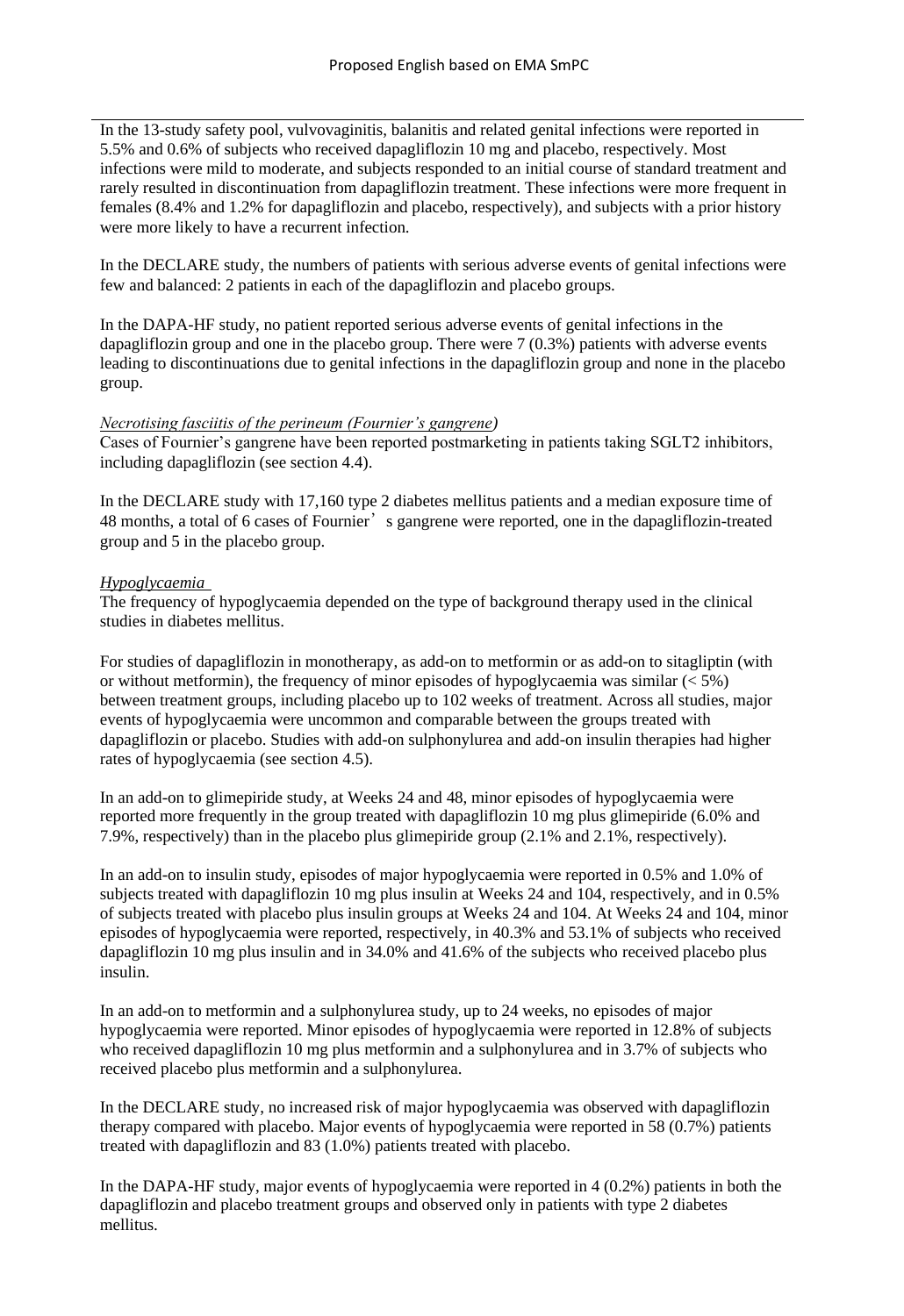#### *Volume depletion*

In the 13-study safety pool, reactions suggestive of volume depletion (including, reports of dehydration, hypovolaemia or hypotension) were reported in 1.1% and 0.7% of subjects who received dapagliflozin 10 mg and placebo, respectively; serious reactions occurred in  $< 0.2\%$  of subjects balanced between dapagliflozin 10 mg and placebo (see section 4.4).

In the DECLARE study, the numbers of patients with events suggestive of volume depletion were balanced between treatment groups: 213 (2.5%) and 207 (2.4%) in the dapagliflozin and placebo groups, respectively. Serious adverse events were reported in 81 (0.9%) and 70 (0.8%) in the dapagliflozin and placebo group, respectively. Events were generally balanced between treatment groups across subgroups of age, diuretic use, blood pressure and ACE-I/ARB use. In patients with  $eGFR < 60$  mL/min/1.73 m<sup>2</sup> at baseline, there were 19 events of serious adverse events suggestive of volume depletion in the dapagliflozin group and 13 events in the placebo group.

In the DAPA-HF study, the numbers of patients with events suggestive of volume depletion were 170 (7.2%) in the dapagliflozin group and 153 (6.5%) in the placebo group. There were fewer patients with serious events of symptoms suggestive of volume depletion in the dapagliflozin group (23 [1.0%]) compared with the placebo group (38 [1.6%]). Results were similar irrespective of presence of diabetes at baseline and baseline eGFR.

#### *Diabetic ketoacidosis in type 2 diabetes mellitus*

In the DECLARE study, with a median exposure time of 48 months, events of DKA were reported in 27 patients in the dapagliflozin 10 mg group and 12 patients in the placebo group. The events occurred evenly distributed over the study period. Of the 27 patients with DKA events in the dapagliflozin group, 22 had concomitant insulin treatment at the time of the event. Precipitating factors for DKA were as expected in a type 2 diabetes mellitus population (see section 4.4).

In the DAPA-HF study, events of DKA were reported in 3 patients with type 2 diabetes mellitus in the dapagliflozin group and none in the placebo group.

#### *Urinary tract infections*

In the 13-study safety pool, urinary tract infections were more frequently reported for dapagliflozin 10 mg compared to placebo (4.7% versus 3.5%, respectively; see section 4.4). Most infections were mild to moderate, and subjects responded to an initial course of standard treatment and rarely resulted in discontinuation from dapagliflozin treatment. These infections were more frequent in females, and subjects with a prior history were more likely to have a recurrent infection.

In the DECLARE study, serious events of urinary tract infections were reported less frequently for dapagliflozin 10 mg compared with placebo, 79 (0.9%) events versus 109 (1.3%) events, respectively.

In the DAPA-HF study, the numbers of patients with serious adverse events of urinary tract infections were 14 (0.6%) in the dapagliflozin group and 17 (0.7%) in the placebo group. There were 5 (0.2%) patients with adverse events leading to discontinuations due to urinary tract infections in each of the dapagliflozin and placebo groups.

#### *Increased creatinine*

Adverse reactions related to increased creatinine were grouped (e.g. decreased renal creatinine clearance, renal impairment, increased blood creatinine and decreased glomerular filtration rate). This grouping of reactions was reported in 3.2% and 1.8% of patients who received dapagliflozin 10 mg and placebo, respectively. In patients with normal renal function or mild renal impairment (baseline eGFR  $\geq$  60 mL/min/1.73 m<sup>2</sup>, this grouping of reactions were reported in 1.3% and 0.8% of patients who received dapagliflozin 10 mg and placebo, respectively. These reactions were <sub>more</sub> common in patients with baseline  $eGFR \ge 30$  and  $< 60$  mL/min/1.73 m2 (18.5% dapagliflozin 10 mg versus 9.3%) placebo).

Further evaluation of patients who had renal-related adverse events showed that most had serum creatinine changes of  $\leq 0.5$  mg/dL from baseline. The increases in creatinine were generally transient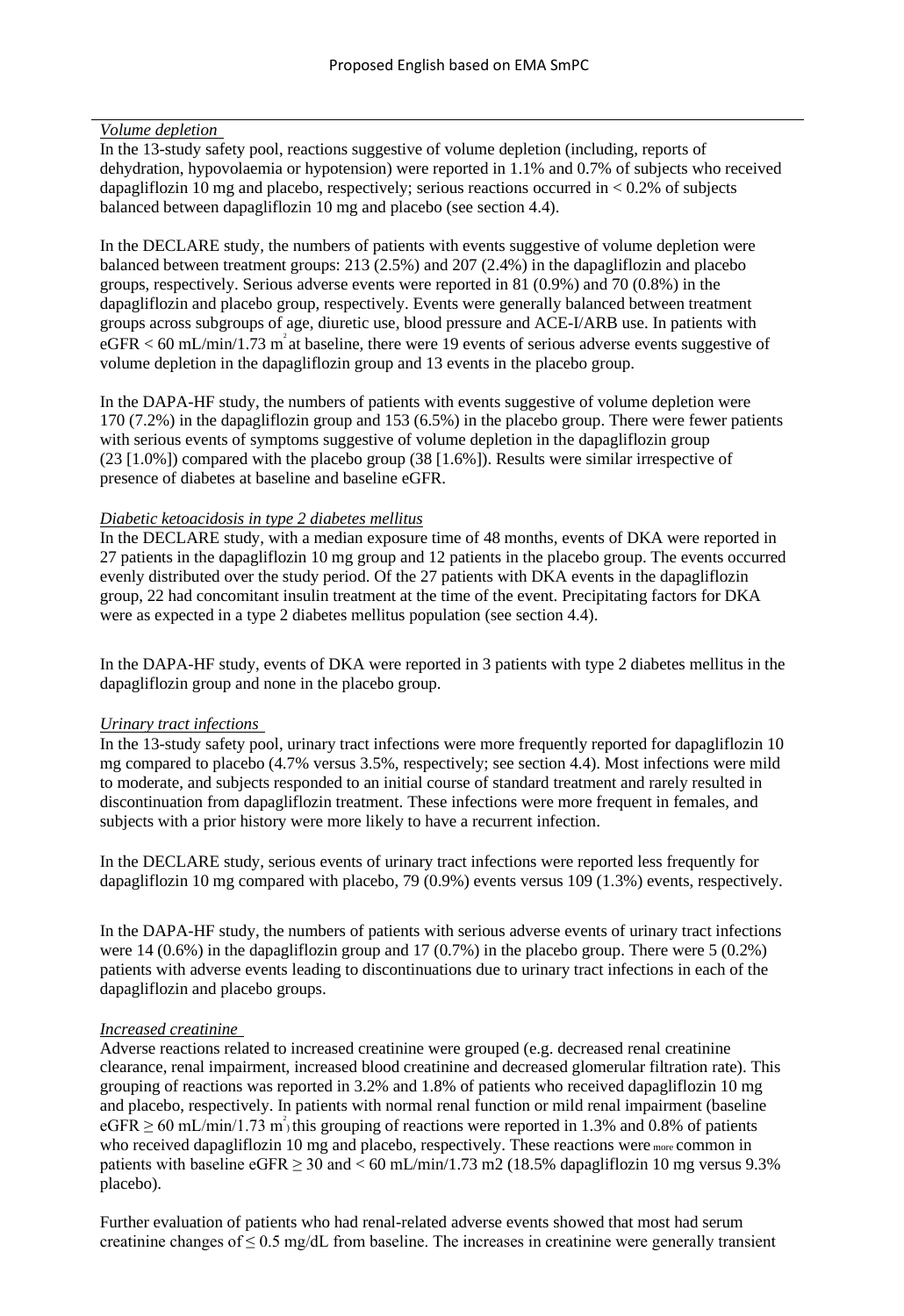during continuous treatment or reversible after discontinuation of treatment.

In the DECLARE study, including elderly patients and patients with renal impairment (eGFR less than 60 mL/min/1.73 m2), eGFR decreased over time in both treatment groups. At 1 year, mean eGFR was slightly lower, and at 4 years, mean eGFR was slightly higher in the dapagliflozin group compared with the placebo group.

In the DAPA-HF study, eGFR decreased over time in both the dapagliflozin group and the placebo group. The initial decrease in mean eGFR was -4.3 mL/min/1.73 m2 in the dapagliflozin group and -1.1 mL/min/1.73 m2 in the placebo group. At 20 months, change from baseline in eGFR was similar between the treatment groups: -5.3 mL/min/1.73 m2 for dapagliflozin and -4.5 mL/min/1.73 m2 for placebo.

#### Reporting of suspected adverse reactions

Reporting suspected adverse reactions after authorisation of the medicinal product is important. It allows continued monitoring of the benefit/risk balance of the medicinal product. Healthcare professionals are asked to report any suspected adverse reactions via the national reporting system.

#### **4.9 Overdose**

Dapagliflozin did not show any toxicity in healthy subjects at single oral doses up to 500 mg (50 times the maximum recommended human dose). These subjects had detectable glucose in the urine for a dose-related period of time (at least 5 days for the 500 mg dose), with no reports of dehydration, hypotension or electrolyte imbalance, and with no clinically meaningful effect on QTc interval. The incidence of hypoglycaemia was similar to placebo. In clinical studies where once-daily doses of up to 100 mg (10 times the maximum recommended human dose) were administered for 2 weeks in healthy subjects and type 2 diabetes subjects, the incidence of hypoglycaemia was slightly higher than placebo and was not dose-related. Rates of adverse events including dehydration or hypotension were similar to placebo, and there were no clinically meaningful dose-related changes in laboratory parameters, including serum electrolytes and biomarkers of renal function.

In the event of an overdose, appropriate supportive treatment should be initiated as dictated by the patient's clinical status. The removal of dapagliflozin by haemodialysis has not been studied.

#### **5. PHARMACOLOGICAL PROPERTIES**

#### **5.1 Pharmacodynamic properties**

Pharmacotherapeutic group: Drugs used in diabetes, Sodium-glucose co-transporter 2 (SGLT2) inhibitors, ATC code: A10BK01

#### Mechanism of action

Dapagliflozin is a highly potent (K<sub>i</sub>: 0.55 nM), selective and reversible inhibitor of SGLT2.

Inhibition of SGLT2 by dapagliflozin reduces reabsorption of glucose from the glomerular filtrate in the proximal renal tubule with a concomitant reduction in sodium reabsorption leading to urinary excretion of glucose and osmotic diuresis. Dapagliflozin therefore increases the delivery of sodium to the distal tubule which is believed to increase tubuloglomerular feedback and reduce intraglomerular pressure. This combined with osmotic diuresis leads to a reduction in volume overload, reduced blood pressure, and lower preload and afterload, which may have beneficial effects on cardiac remodelling. Other effects include an increase in haematocrit and reduction in body weight. The cardiac benefits of dapagliflozin are not solely dependent on the blood glucose-lowering effect and not limited to patients with diabetes as demonstrated in the DAPA-HF study.

Dapagliflozin improves both fasting and post-prandial plasma glucose levels by reducing renal glucose reabsorption leading to urinary glucose excretion. This glucose excretion (glucuretic effect) is observed after the first dose, is continuous over the 24-hour dosing interval and is sustained for the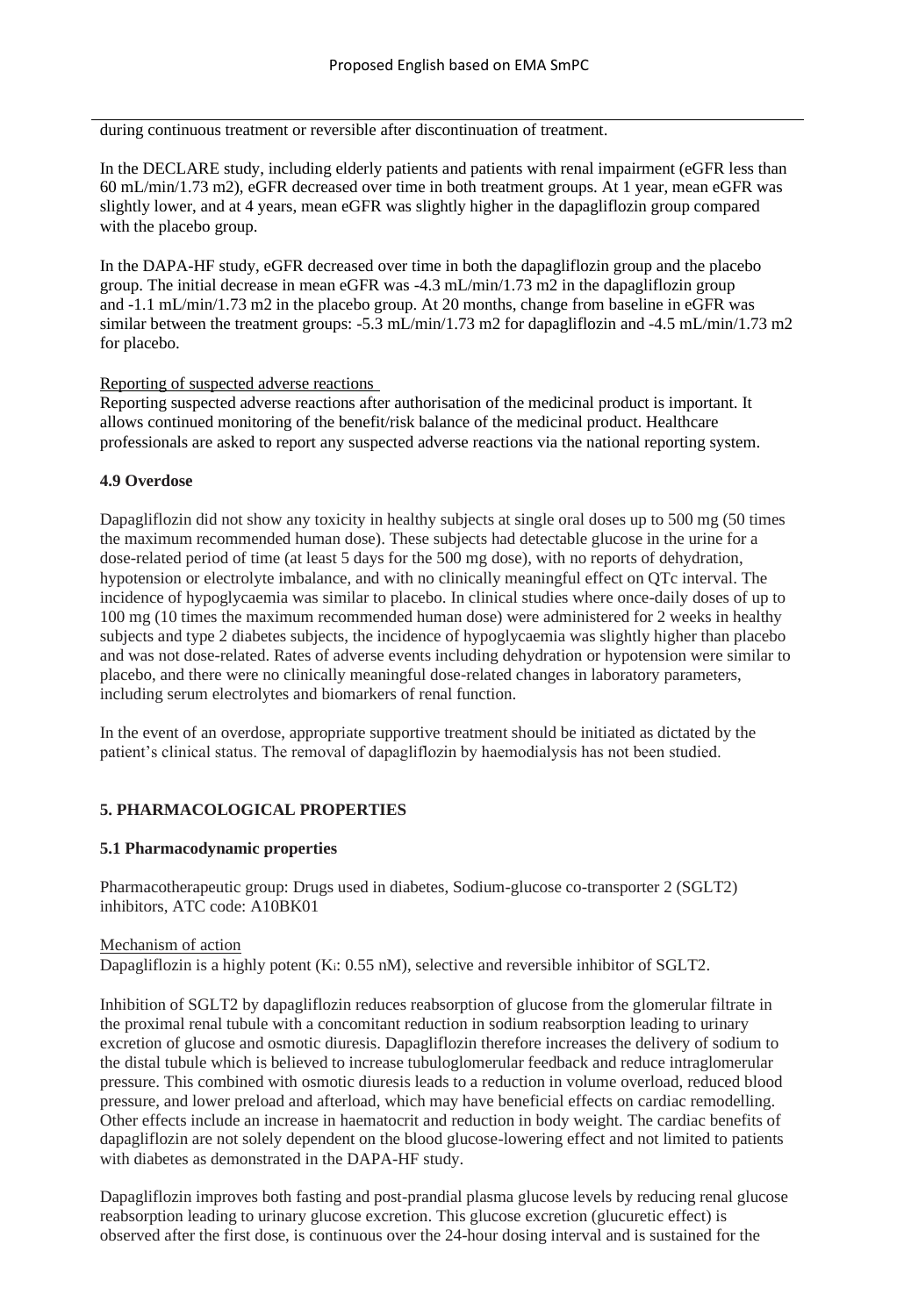duration of treatment. The amount of glucose removed by the kidney through this mechanism is dependent upon the blood glucose concentration and GFR. Thus, in subjects with normal blood glucose, dapagliflozin has a low propensity to cause hypoglycaemia. Dapagliflozin does not impair normal endogenous glucose production in response to hypoglycaemia. Dapagliflozin acts independently of insulin secretion and insulin action. Improvement in homeostasis model assessment for beta cell function (HOMA beta-cell) has been observed in clinical studies with dapagliflozin.

The SGLT2 is selectively expressed in the kidney. Dapagliflozin does not inhibit other glucose transporters important for glucose transport into peripheral tissues and is > 1,400 times more selective for SGLT2 versus SGLT1, the major transporter in the gut responsible for glucose absorption.

#### Pharmacodynamic effects

Increases in the amount of glucose excreted in the urine were observed in healthy subjects and in subjects with type 2 diabetes mellitus following the administration of dapagliflozin. Approximately 70 g of glucose was excreted in the urine per day (corresponding to 280 kcal/day) at a dapagliflozin dose of 10 mg/day in subjects with type 2 diabetes mellitus for 12 weeks. Evidence of sustained glucose excretion was seen in subjects with type 2 diabetes mellitus given dapagliflozin 10 mg/day for up to 2 years.

This urinary glucose excretion with dapagliflozin also results in osmotic diuresis and increases in urinary volume in subjects with type 2 diabetes mellitus. Urinary volume increases in subjects with type 2 diabetes mellitus treated with dapagliflozin 10 mg were sustained at 12 weeks and amounted to approximately 375 mL/day. The increase in urinary volume was associated with a small and transient increase in urinary sodium excretion that was not associated with changes in serum sodium concentrations.

Urinary uric acid excretion was also increased transiently (for 3-7 days) and accompanied by a sustained reduction in serum uric acid concentration. At 24 weeks, reductions in serum uric acid concentrations ranged from -48.3 to -18.3 micromoles/L (-0.87 to -0.33 mg/dL).

#### **5.2 Pharmacokinetic properties**

#### Absorption

Dapagliflozin was rapidly and well absorbed after oral administration. Maximum dapagliflozin plasma concentrations (Cmax) were usually attained within 2 hours after administration in the fasted state. Geometric mean steady-state dapagliflozin C<sub>max</sub> and AUCτ values following once daily 10 mg doses of dapagliflozin were 158 ng/mL and 628 ng h/mL, respectively. The absolute oral bioavailability of dapagliflozin following the administration of a 10 mg dose is 78%. Administration with a high-fat meal decreased dapagliflozin Cmax by up to 50% and prolonged Tmax by approximately 1 hour, but did not alter AUC as compared with the fasted state. These changes are not considered to be clinically meaningful. Hence, Dapaglif can be administered with or without food.

#### Distribution

Dapagliflozin is approximately 91% protein bound. Protein binding was not altered in various disease states (e.g. renal or hepatic impairment). The mean steady-state volume of distribution of dapagliflozin was 118 liters.

#### Biotransformation

Dapagliflozin is extensively metabolised, primarily to yield dapagliflozin 3-O-glucuronide, which is an inactive metabolite. Dapagliflozin 3-O-glucuronide or other metabolites do not contribute to the glucoselowering effects. The formation of dapagliflozin 3-O-glucuronide is mediated by UGT1A9, an enzyme present in the liver and kidney, and CYP-mediated metabolism was a minor clearance pathway in humans.

#### Elimination

The mean plasma terminal half-life (t<sub>1/2</sub>) for dapagliflozin was 12.9 hours following a single oral dose of dapagliflozin 10 mg to healthy subjects. The mean total systemic clearance of dapagliflozin administered intravenously was 207 mL/min. Dapagliflozin and related metabolites are primarily eliminated via urinary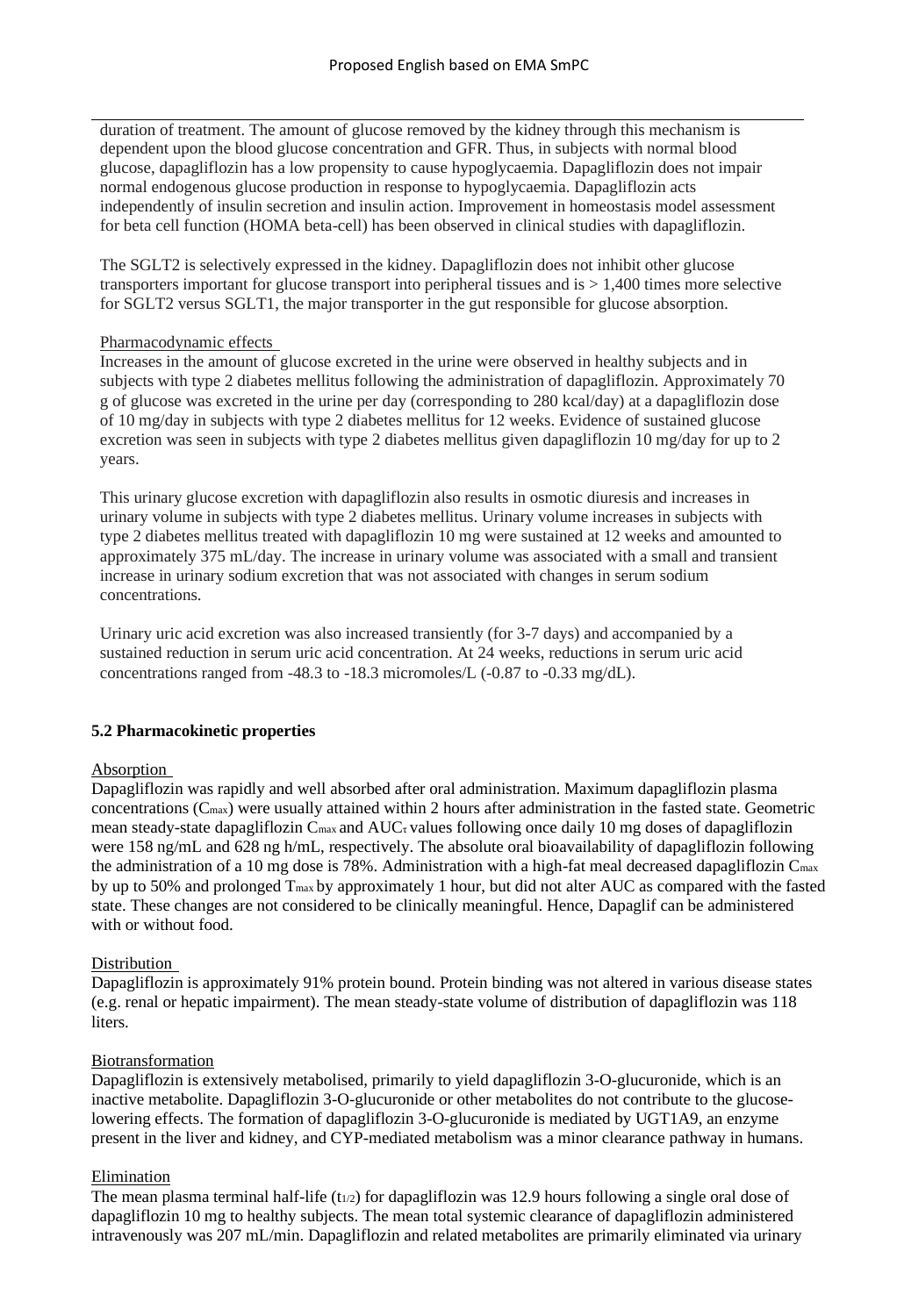excretion with less than 2% as unchanged dapagliflozin. After administration of a 50 mg  $\lceil {^{14}C} \rceil$ -dapagliflozin dose, 96% was recovered, 75% in urine and 21% in faeces. In faeces, approximately 15% of the dose was excreted as parent drug.

#### Linearity

Dapagliflozin exposure increased proportional to the increment in dapagliflozin dose over the range of 0.1 to 500 mg and its pharmacokinetics did not change with time upon repeated daily dosing for up to 24 weeks.

#### Special populations

#### *Renal impairment*

At steady-state (20 mg once-daily dapagliflozin for 7 days), subjects with type 2 diabetes mellitus and mild, moderate or severe renal impairment (as determined by iohexol plasma clearance) had mean systemic exposures of dapagliflozin of 32%, 60% and 87% higher, respectively, than those of subjects with type 2 diabetes mellitus and normal renal function. The steady-state 24-hour urinary glucose excretion was highly dependent on renal function and 85, 52, 18 and 11 g of glucose/day was excreted by subjects with type 2 diabetes mellitus and normal renal function or mild, moderate or severe renal impairment, respectively. The impact of haemodialysis on dapagliflozin exposure is not known.

#### *Hepatic impairment*

In subjects with mild or moderate hepatic impairment (Child-Pugh classes A and B), mean C<sub>max</sub> and AUC of dapagliflozin were up to 12% and 36% higher, respectively, compared to healthy matched control subjects. These differences were not considered to be clinically meaningful. In subjects with severe hepatic impairment (Child-Pugh class C) mean C<sub>max</sub> and AUC of dapagliflozin were 40% and 67% higher than matched healthy controls, respectively.

#### *Elderly (≥ 65 years)*

There is no clinically meaningful increase in exposure based on age alone in subjects up to 70 years old. However, an increased exposure due to age-related decrease in renal function can be expected. There are insufficient data to draw conclusions regarding exposure in patients > 70 years old.

#### *Paediatric population*

Pharmacokinetics in the paediatric population have not been studied.

#### *Gender*

The mean dapagliflozin AUC<sub>ss</sub> in females was estimated to be about 22% higher than in males.

#### *Race*

There were no clinically relevant differences in systemic exposures between White, Black or Asian races.

#### *Body weight*

Dapagliflozin exposure was found to decrease with increased weight. Consequently, low-weight patients may have somewhat increased exposure and patients with high weight somewhat decreased exposure. However, the differences in exposure were not considered clinically meaningful.

#### **6. PHARMACEUTICAL PARTICULARS**

#### **6.1 List of excipients**

#### Tablet core

Anhydrous lactose, Microcrystalline cellulose (pH 302), Crospovidone CL, Colloidal anhydrous silica (Aerosil 200), Magnesium stearate

#### Film coating

Opadry II yellow (85F22055) (Polyvinyl alcohol, Titanium dioxide (C.I: 77891), Talc, Polyethylene glycol (macrogol 6000), Iron oxide yellow (C.I: 77492)

#### **6.2 Incompatibilities**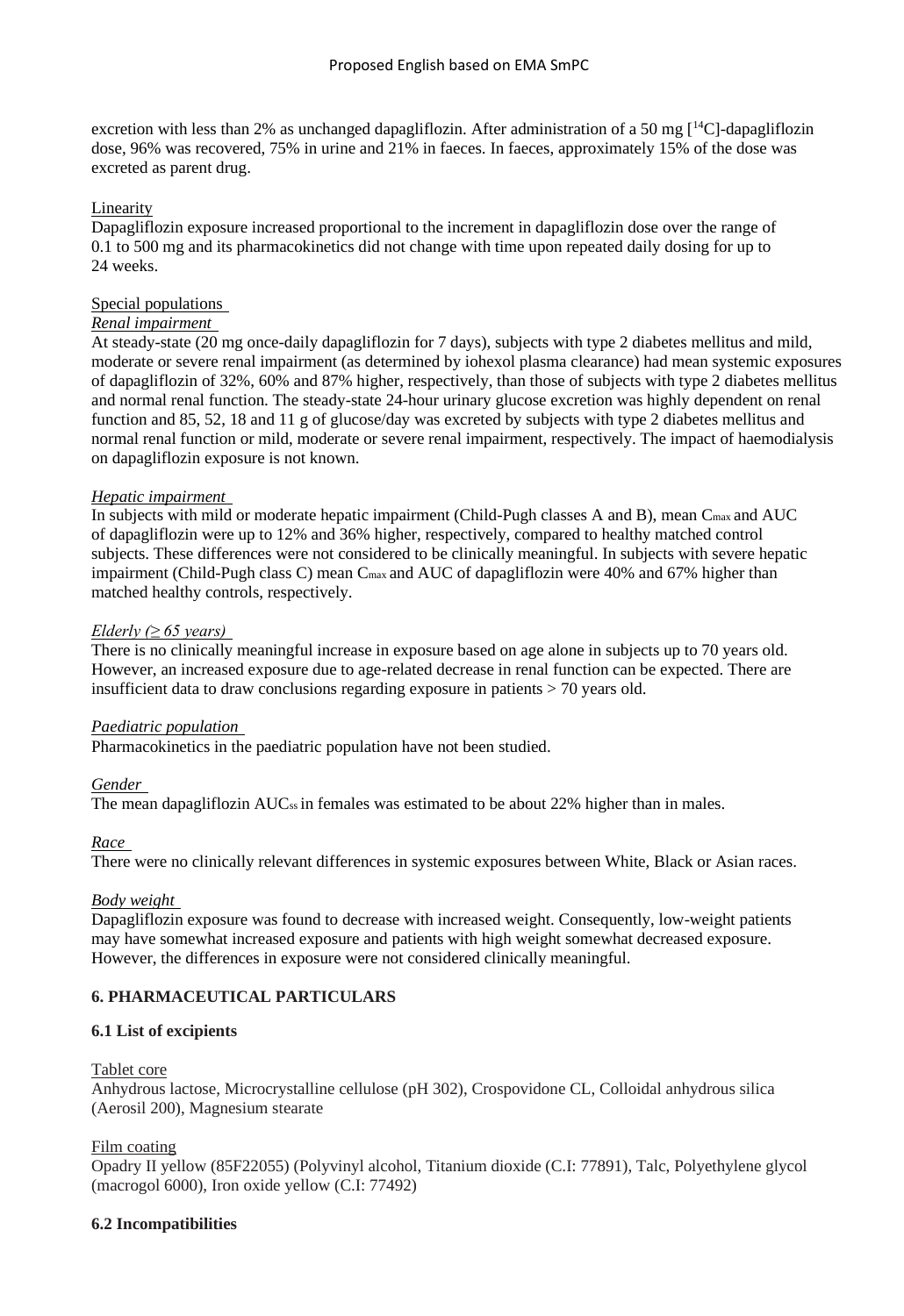Not applicable.

## **6.3 Shelf life**

2 years

### **6.4 Special precautions for storage**

Store at temperature not exceeding 30°C, in a dry place

## **6.5 Nature and contents of container**

Carton box containing 1, 2 or 3 Alu/Alu strips, each of 14 tablets film coated tablets and inner leaflet. Not all pack sizes may be marketed.

### **6.6 Special precautions for disposal**

Any unused medicinal product or waste material should be disposed of in accordance with local requirements.

Revision date: 26-11-2020

**Manufactured by Future Pharmaceutical Industries for Sanofi Egypt**

## **This Insert has been approved by the Egyptian Drug Authority on 09-03-2021**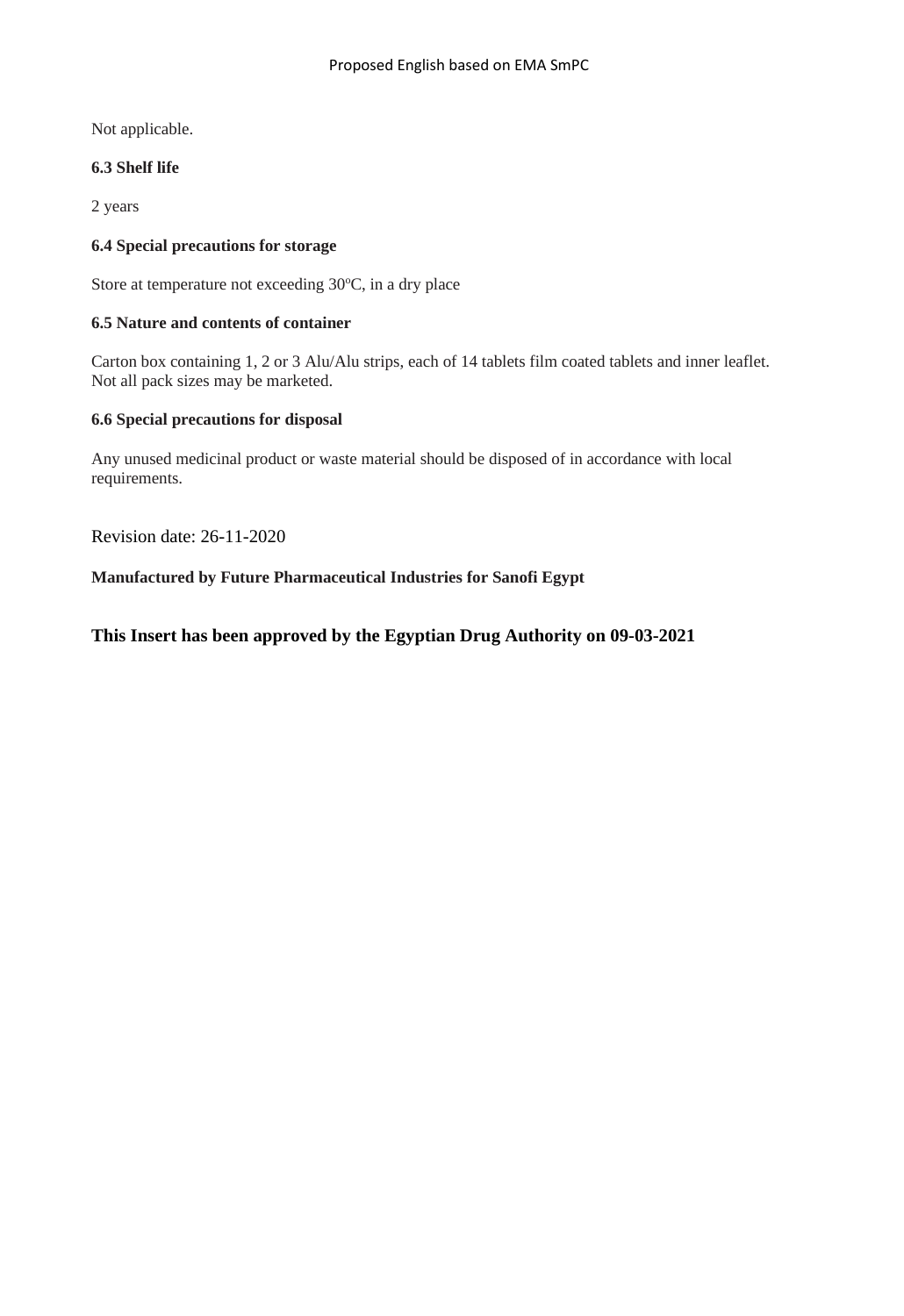Proposed Arabic leaflet based on EMA PIL

## **نشرة العبوة : معلومات للمريض**

### **داباجليف 10 مجم أقراص مغلفة** داباجليفلوزين

#### يُرجى قراءة هذه النَّشِرة كاملة بعناية قبل أن تبدأ في تناول هذا الدّواء؛ لأنها تحتوي على معلومات هامَّة بالنِّسبة لك **ً**

- احتفظ بهذه النَّشرة؛ فقد تحتاج إلى قراءتها مرة أخرى.
- إذا كان لديك المزيد من الأسنّلة، فاستشر الطبيب أو الصيدلي أو الممر ض(ة) الخاص(ة) بك.
- تم وصف هذا الدَّواء لك وحدك. ال تعطه آلخرين؛ فقد يضر بهم، حتى إذا كانوا يُعانون من نفس عالمات المرض التي تعاني منها.
- إذا ظهرت لديك أية آثارٍ جانبية، فتحدَّث إلى طبيبك أو الصيدلي الخاص بك. ويشمل ذلك أية آثار جانبية مُحتمَلة، غير مُدرجة في هذه النَّشرة. انظر قسم: 4.

## **محتويات هذه النَّشرة:**

- 1. ما هو عقار داباجليف؟ وفيمَ يُستَخدم؟<br>-
- 2. ما الذي تحتاج إلى معرفته قبل تناؤل عقار داباجليف؟
	- ُول عقار داباجليف؟ .3 كيفية تنا
		- 4. الآثار الجانبية المُحتمَلة.
	- .5 كيفية تخزين عقار داباجليف؟
	- .6 محتويات العبوة ومعلومات أخرى.

## **َم يُستَخدم؟ .1 ما هو عقار داباجليف؟ وفي**

## **ما هو عقار داباجليف؟**

يحتوي عقار داباجليف على المـادة الفعَّالـة دابـاجليفلوزين. وهـو ينتمـى إلـى مجموعـة مـن الأدويـة تسمى "مثبطـات الناقـل المشترك للصوديوم والجلوكوز (2)". وهي تعمل عن طريق حصـر بـروتين الناقـل المشـترك للصـوديوم والجلوكـوز "2" الموجود لديك في الكُلَّى. عن طريق حصر هذا البروتين، يتم إزالة سكر الـدم (الجلوكـوز) والملـح (الصـوديوم) والمـاء مـن جسمك عن طريح البول.

# **َم يُستَخدم عقار في داباجليف؟**

## يُستَخدَم عقار داباجليف في المرضى البالغين (الذين تبلغ أعمار هم 18 عامًا فأكبر ) لعلاج الآتي:

- مرض السكري من النوع "2"
- − إذا كان مرض السكري من النوع "2" لديك ال يمكن السيطرة عليه باتباع النظام الغاذا ي وممارساة التماارين الرياضية.
	- − من الممكن استخدام عقار داباجليف بمفرده أو ب ُمصاحبة أدوية أخرى لعالج مرض السكري.
- من المهم مواصلة اتباع المشورة الخاصة بالنظام الغذائي وممارسة التمارين الرياضية التي يقدمها لك طبيبك أو الصيدلي أو)الممرض)ة (الخاص) ة بك.
	- فشل القلب

− في المرضى الذين لديهم أعراض ناجمة عن ضعف وظيفة القلب في ضخ الدم.

**ما هو مرض السكري من النوع "2"؟ وكيف يساعد عقار داباجليف في عالجه؟**

- − في حالة اإلصابة بمرض السكري من النوع "2"، ال يُنتج جسمك كمية كافية من األنسولين أو يكون غير قااد ر على استخدام الأنسولين الذي ينتجه بشكل صحيح. يؤدي ذلك إلى ارتفـاع مسـتوى السـكر لـديك فـي الـدَّم. مـن الممكن أن يؤدي ذلك إلى حدوث مشاكل خطيرة مثل أمراض القلب أو الكُلـى، فقدان البصـر وضَـعف الـدورة الدموية لديك بالذراعين والساقين.
- − يعمل عقار داباجليف عن طريق إزالة السكر الزائد من جسمك. مـن الممكـن أيضـًـا أن يسـاعد فـي الوقايــة مـن أمراض القلب.

## **ما هو فشل القلب؟ وكيف يساعد عقار داباجليف في عالجه؟**

يحدث هذا النوع من فشل القلب عندما يكون القلب ضـعيفًا ولا يمكنـه ضـخ كميـة كافيـة مـن الـدم إلـى الـرئتين وباقي أجزاء الجسم. من الممكن أن يؤدي ذلك إلى حدوث مشـاكل طبيـة خطيـرة والحاجـة إلـى تلقـى الرعايـة بالمستشفى.

تعد هذه الوثيقة العربية للنص الهدف ترجمة دقيقة للوثيقة اإلنجليزية للنص المصدر، حررت في 09 فبراير 2021 بواسطة شركة فارما- ميد للترجمة الطبية المعتمدة، ج.م.ع، بريد إلكتروني: orders@pharmamed-eg.com



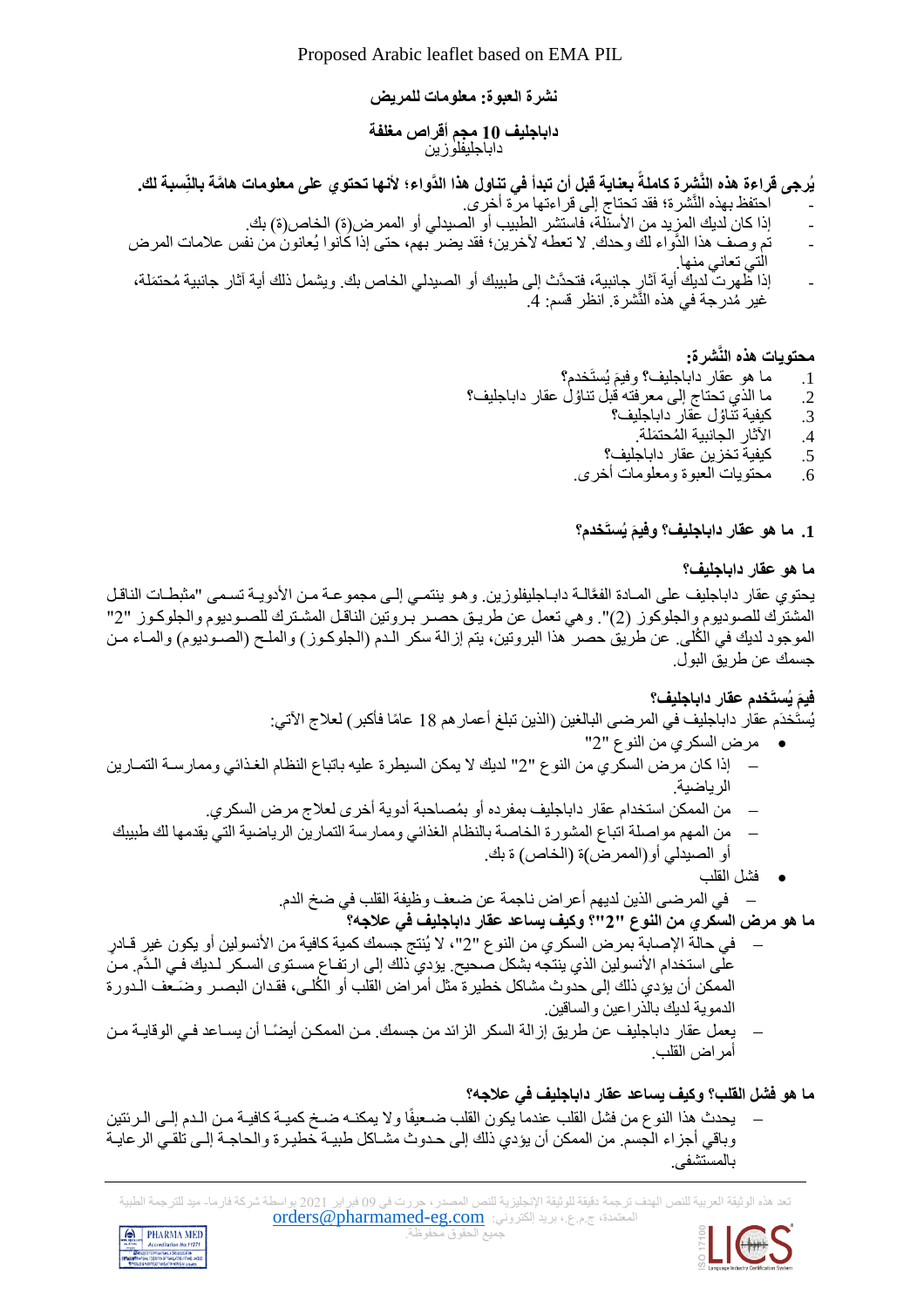- تتمثل الأعراض الأكثر شيوعًا لفشل القلب في الشعور بضيق التنفس، الشعور بالتعب أو التعب الشديد طـوال الوقت وتورم الكاحل.
- يساعد عقار داباجليف في حماية القلب لديك من الضعف ويحسن الأعراض التي تعاني منهـا. بإمكانــه أن يُقلـل من الحاجة إلى الذهاب إلى المستشفى ومن الممكن أن يساعد بعض المرضى أن يعيشوا لفترة أطول.
	- **.2 ما الذي تحتاج إلى معرفته قبل تنا ُول عقار داباجليف؟**

**ال تتناول عقار داباجليف في الحاالت اآلتية:** 

إذا كنت تعاني من حساسية تجاه داباجليفلوزين أو تجاه أي مكون من المكونات الأخرى في هذا الدَّواء )المدرجة في القسم 6(

## **تحذيرات واحتياطات**

## **اتصل بطبيب أو أقرب مستشفى على الفور في الحاالت اآلتية:**

- إذا كنت تعاني من مرض السكري وعانيت من شعور باإلعياء ، ألم بالمعدة، عطش مفرط، التنفس بشكل سريع وعميق، ارتباك، نعاس أو تعب غير مُعتاد، رائحة نفسك حلوة، وُجود مذاق حلو أو معدني في فمك أو وجود رائحة مختلفة في البول أو العرق الخاص بك أو فقدان الوزن بوتيرة س ريعة.
- قد تنم األعراض المذكورة أعاله عن اإلصابة بما يُسمى "ال ُحماض الكيتوني ال ُّس َّكِري" مشكلة خطيرة وأحيانًا مهددة للحياة قد تعاني منها عند إصابتك بمرض السُّكَّري نتيجة ارتفاع مستويات "الْأَجْسام الكِبتونِيَّة" في البول أو الدم، تتم ملاحظتها بالاختبار ات.
- قد يزداد خطر اإلصابة بال ُحماض الكيتوني ال ُّس َّكِري عند الصيام لفترة طويلة، شرب الكحوليات بشكل مفرط، التعرض للجفاف، خفض جر عة الأنسولين بشكل مفاجئ أو زيادة الاحتياج للأنسولين نتيجة الخضوع لجراحة كبرى أو اإلصابة بمرض خطير.
	- عند خضو عك للعلاج بعقار داباجليف، قد تُصاب بالْحُماض الكيتوني السُّكِّري حتى وإن كان مستوى السكر بالدم لديك طبيعي.
	- إذا كنت تعتقد أنك مُصـاب بالحُماض الكيتوني السُّكَّري، اتصل بطبيب أو أقرب مستشفى على الفور ولا تتناول هذا الدَّواء.

## **التهاب اللفافة الناخر بالِّعجان**

تحدث إلى طبيبك على الفور إذا تعرَّضت لمزيج من الأعراض من ضمنها الألم، الألم عند الضغط على المنطقة المصابة، الاحمرار أو تورُّم الأعضاء التَّناسلية أو المنطَّقة التي تقع بين الأعضاء التَّناسلية والشرج، مع حُمّى أو شعور بإعياء عام. قد تنم هذه الأعراض عن الإصابة بعدوى نادرة لكن خطيرة أو مهددة للحياة، تُدعى التهاب اللفافة الناخر بالعِجان أو عَنْغرينَة فورنييه التي تتسبب في تلف الأنسجة الموجودة تحت الجلد. يجب علاج غر غرينة فورنييه على الفور .

تحدث إلى طبيبك أو الصيدلي أو الممرٍ ض(ة) الخاص(ة) بك قبل تناوُل عقار داباجليف.

- إذا كنت تعاني من "مرض السُّكَّرِ ي من النوع 1" النوع الذي يبدأ عادة في صغرك عندما لا ينتج جسمك أيَّ أنسولين.
- إذا كنت تعاني من مرض السُّكَرِي وتُعاني من مشكلة في الكُلى قد يطلب منك طبيبك تناوُل دواءٍ إضافي أو مختلف لظبط مستوى السكر في الدم.
	- إذا كنت تُعاني من مشكلة في الكبد قد يريد طبيبك بدء عالجك بجرعة مخفَّضة.
- إذا كنت تتناول أدوية لخفض ضغط دَمك )أدوية خافضة لضغط ا لدَّم( وكان لديك تاريخ من التعرض النخفاض في ضغط الدَّم. تتوافر معلومات إضافية أدناه تحت قسم "تناوُل أدوية أخرى بمصاحبة عقار داباجليف".
- إذا كنت تعاني من ارتفاع شديد في مستوى السكر في الدَّم قد يتسبب في إصـابتك بجفاف (فقدان كمية كبير ة من سوائل الجسم). العلإمات المُحتملة للجفاف مُدرجة بأعلى قسم 4. أخبر طبيبك قبل أن تبدأ في تناوُل عقار داباجليف إذا كنت تعاني من أيِّ من هذه العلامات.
- إذا كنت مُصابًا أو أصبت بغثيان (شعور بالإعياء)، قيء أو حُمَّى أو إذا كنت تعجز عن الأكل أو الشرب. قد تسبب ا<br>ا هذه الحالات جفافًا. قد يطلب منك طبيبك التوقف عن تناوُل عقار داباجليف حتى تتعافى للحيلولة دون إصبابتك بجفاف.
	- إذا كنت تعاني من عدوى المسالك البولية مرا ًرا.

## **مرض السكري والعناية بالقدمين**

إذا كنت تعاني من مرض السُّكَّر ي، من المهم فحص قدميك بصفة منتظمة والالتزام بأيّ نصـائح يقدمها لك أخصـائي الر عاية الصحية تخص العناية بالقدم.

إذا انطبق عليك أيٍّ مما سبق (أو إذا لم تكن متأكدًا من ذلك)، تحدَّث إلى طبيبك أو الصيدلي الخاص بك أو الممر ض(ة) قبل تناول عقار داباجليف.

ه الوثيقة العربية للنص الهدف ترجمة دقيقة للوثيقة الإنجليزية للنص المصدر ، حررت في 09 فبراير 2021 بواسطة شركة فارما- ميد للترجمة الطبية المعتمدة، ج.م.ع.، بريد إلكتروني: orders@pharmamed-eg.com



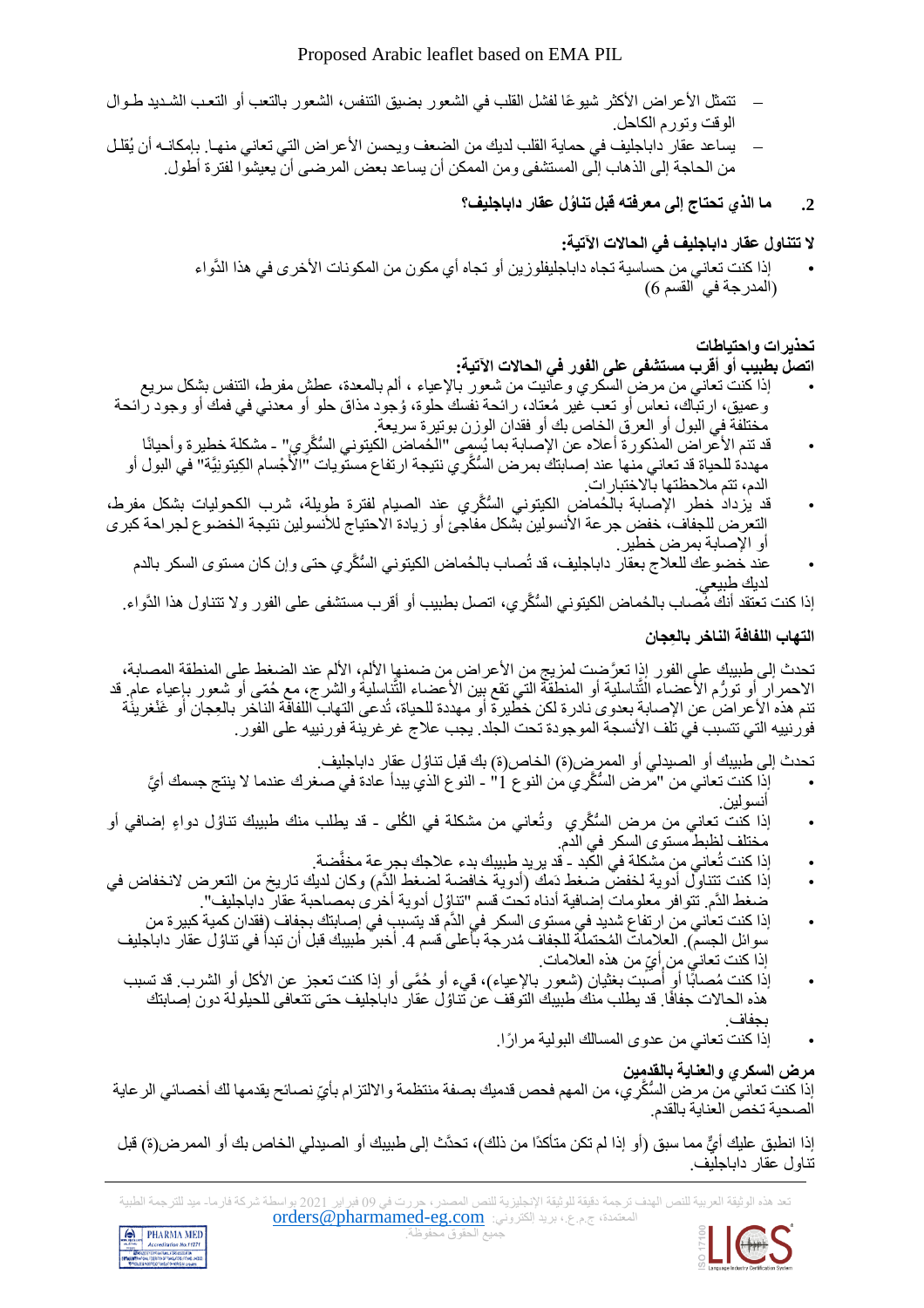## Proposed Arabic leaflet based on EMA PIL

## **وظائف الكُلى**

إذا كنت تعاني من مر ض السُّكّر ي ينبغي أن يتم فحص كُليتيك قبل أن تبدأ في تناوُل هذا الدواء وبينما تتناوله.

## **الجلوكوز في البول**

نظرًا لكيفية عمل عقار داباجليف، ستكون نتيجتك فيما يخص اختبار السكر في البول إيجابية بينما تتناول هذا الدَّواء.

### **األطفال والمراهقون**

لا يُوصىي باستخدام عقار داباجليف في الأطفال والمراهقين الذين تقل أعمار هم عن 18 عامًا إذ لم تتم دراسته في هؤلاء المرضى.

## **تنا ُول أدوية أخرى مع عقار داباجليف**

يُرجى إبلاغ طبيبك أو الصيدلي الخاص بك أو الممر ض(ة) إذا كنت تتناول أو تناولت مؤخرًا أو قد تتناول أيَّة أدوية أخرى. على وجه الخصوص، أخبر طبيبك:

- إذا كنت تتناول دواءً يُستخدمٍ لإزالة المياه من الجسم (مُدِر البَولِ).
- إذا كنت ُمصابًا بمرض ال ُّس َّكِري من النوع 2 وكنت تتناول أدوية أخرى تخفض من كمية السكر في دمك مثل الأنسولين أو أحد أدوية "سلفونيل يوريا". قد يرغب طبيبك في خفض جرعة هذه الأدوية لوقايتك من الإصابة بانخفاض في مستويات السكر في الدم (نقص سكر الدَّم).

### **الحمل والرضاعة الطبيعية**

إذا كنتِ حاملًا أو مرضعًا، أو تعتقدين أنكِ قد تكونين حاملًا أو تخططين لذلك، فاستشير ي طبيبك أو الصيدلي الخاص بك فيل تناؤل هذا الدَّواء. ينبغي عليكِ التوقف عن تناؤل هذا الدَّواءِ إذا أصبحتِ حاملًا إذ لا يُوصىي باستخدامه خلال الثلثين الثاني والثالث من الحمل. تحدثي إلى طبيبكِ حول الطريقة المُثلَى لضبط مستوى السكر في الدم لديكِ أثناء حملك.

تحدَّثي إلى طبيبكِ إذا كنتِ تر غبين في ممارسة الرضاعة الطبيعيَّة أو كنتِ تمارسين الرضاعة الطبيعيَّة قبل تناوُل هذا الدَّواء. لا تتناولي عقار داباجليف إذا كنتِ مرضعًا. من غير المعروف ما إذا كان هذا الدواء يمر في لبن الأم أم لا.

## **القيادة واستخدام اآلالت**

ليس لعقّار داباجليف تأثير أو هناك تأثير لا يكاد يذكر في القدرة على القيادة واستخدام الآلات.

قد يتسبب تناؤل هذا الدواء بمصـاحبة أدوية أخرى تُسمى سلفونيل يوريا أو الأنسولين في انخفاض شديد في مستوى السكر في الدَّم (نقص سكرٍ الدَّم)، والذي قد يسبب أعراضًا مثل الارتجاف، التعرُّق وتغيير في الرؤية وقد يؤثر في قدرتك على القيادة واستخدام اآلالت.

لا تمار س القيادة أو تستخدم أيَّ أدوات أو ألات إذا كنت تشعر بدوخة عند تناوُل عقار داباجليف.

## **يحتوي عقار داباجليف على الالكتوز**

يحتوي عقار داباجليف على اللاكتوز (سكر اللبن). إذا كان طبيبك قد أخبرك بأنك لا تتحمل بعض أنواع السكريات، فاتصل به قبل تناول هذا الدَّواء.

## **.3 كيفية تنا ُول عقار داباجليف؟**

تناول دائمًا هذا الدَّواء كما أخبرك طبيبك بالضبط. يُرجى مر اجعة طبيبك، أو الصيدلي، أو الممر ض(ة) الخاص(ة) بك إذا لم تكن متأكدًا من كيفية التَّناول.

## **ما هي الكمية التي يجب أن تتناولها؟**

- الجرعة ال ُموصى بها هي قرص واحد 10 مجم مَّرة واحدة يوميًّا.
- قد يجعلك طبيبك تبدأ بجرعة قدرها 5 مجم في حال كنت تعاني من مشكلة في الكبد.
	- سيصف لك طبيبك التركيز المناسب لك.

## **تناول هذا الدواء**

- يجب بلع القرص كامًال مع نصف كوب من الماء.
- يمكنك تناول عقار داباجليف مع الطعام أو دونه.
- يمكنك تناؤل القرص في أيِّ وقت من اليوم. مع ذلك، حاول تناؤله في الوقت نفسه من كل يوم.

هذه الوثيقة العربية للنص الهدف ترجمة دقيقة للوثيقة الإنجليزية للنص المصدر ، حررت في 09 فبراير 2021 بواسطة شركة فارما- ميد للترجمة الطبية المعتمدة، ج.م.ع،. بريد إلكتروني: [com.eg-pharmamed@orders](mailto:orders@pharmamed-eg.com)





جميع الحقوق محفوظة.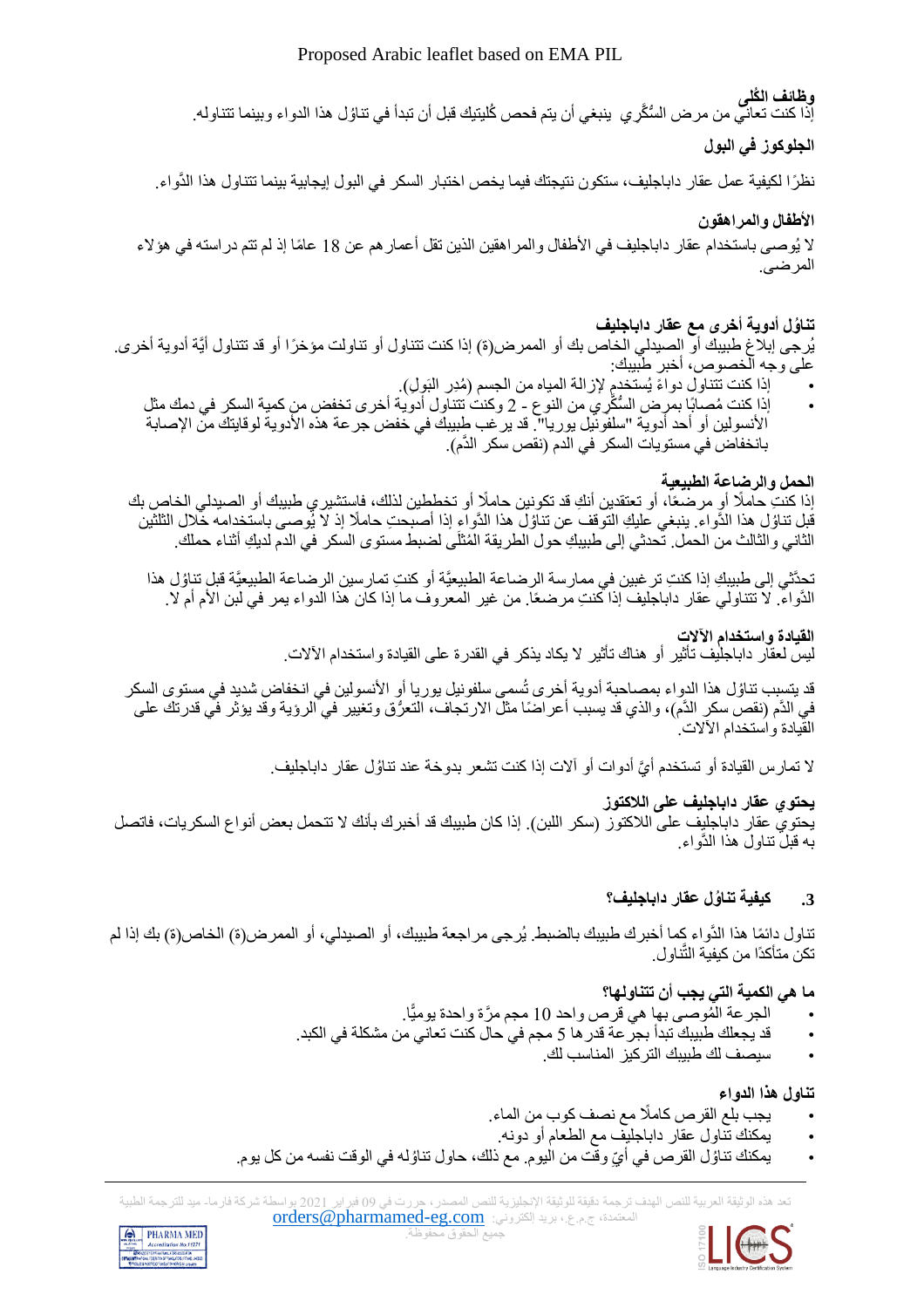سيُساعدك ذلك على تذكَّر تناوُّل دوائك.

ُول الدواء قد يصف لك طبيبك عقار داباجليف بمصاحبة دواء )أدوية( آخر)أخرى( لخفض كمية السكر في دمك. تذكر تنا (الأدوية) الآخر (الأخرى) كما أخبرك طبيبك. سيساعد ذلك في الحصول على أفضل النتائج لصحتك. النظام الغذائي وممارسة الرياضة يمكن أن يساعد الجسم على استخدام سكر الدم بشكل أفضل. من المهم الالتزام بأيِّ برنامج يوصـي به طبيبك فيما يخص النظام الغذائي والتمارين الرياضية أثناء تناؤل عقار داباجليف.

**إذا تناولت كمية أكثر مما يجب من عقار داباجليف**  إذا تناولت كمية أكبر مما ينبغي من أقراص عقار داباجليف، تحدَّث إلى طبيب أو اذهب إلى المستشفى على الفور. قم بأخذ عبوة الدَّواء معك.

**إذا أغفلت تنا ُول عقار داباجليف** 

تعتمد كيفية التّصرف إذا أغفلت تناؤلٍ أحد الأقراص على ما تبقى من الوقت حتى موعد جرعتك التّالية.

- في حال تبقى 12 ساعة أو أكثر حتى يحين موعد جرعتك التالية، تناول إحدى جرعات عقار داباجليف بمجرد أن تتذكر. ثم قم بتناول الجرعة التَّالية في الوقت المحدد.
- في حال تبقى أقل من 12 ساعة حتى يحين موعد جرعتك التالية، تجاوز الجرعة التي أغفلتها. ثم قم بتناول الجرعة التَّالية في الوقت المحدد.
	- ال تتناول جرعة مضاعفة لتعويض جرعة أغفلتها.

**إذا توقفت عن تناول عقار داباجليف** لا تتوقف عن تناوُل عقار داباجليف دون التَّحدث إلى طبيبك أو لًا. قد يرتفع مستوى السكر في دَمِك بدون هذا الدَّواء.

إذا كانت لديك أية أسئلة إضافية حول استخدام هذا الدَّواء، فاستشر طبيبك أو الصيدلي أو الممرض)ة( الخاص)ة( بك.

## **.4 اآلثار الجانبية ال ُمحت َملة.**

مثله مثل كافة الأدوية، قد يُسبب هذا الدَّواء آثارًا جانبية، على الرَّغم من عدم حدوثها لدى الجميع.

اتصل بطبيب أو أقرب مستشفى على الفور إذا أُصبت بأيِّ من الآثار الجانبية التالية:

. وَذَمَة وِعائِيَّة، تم ملاحظتهما بشكل نادر جذًا (قد تُوَثِّر على ما يصل إلى شخص واحد من بين كل 10000 **شخص(.** 

- فيما يلي علامات تنم عن الإصابة بوذمة وعائية: ْ
	- تورّم الموجه، اللسان، أو الْحَلْق. - صعوبة البلع.
- شرى (ارتكاريا) ومشاكل في التنفس
- الْحُماض الكيتوني السُّكِّرِ ي من النادر أن يصيب المرضى المُصابين بمرض السُّكِّرِ ي من النوع 2 (قد يؤثر على ما يصل إلى شخص واحد من بين كل 1000 شخص(.
	- فيما يلي علامات تنم عن الإصابة بالحُماض الكيتوني السُّكَّرِي (انظر أيضًا قسم 2: تحذيرات واحتياطات): - ارتفاع مستويات "الأَجْسام الكِيتونِيَّة" في البولَ أو الدم.
		- الشعور باإلعياء أو اإلعياء.
			- ألم بالمعدة.
				- عطش مفرط.
			- التنفس بشكل سريع وعميح.
				- ارتباك.
			- نعاس أو تعب غير ُمعتادين
- رائحة نفسك حلوة، وجود مذاق حلو أو معدني في فمك أو وجود رائحة مختلفة في البول أو العرق الخاص بك.
	- الفقدان السريع للوزن.

قد يحدث ذلك بغض النظر عن مستوى السكر في الدَّم. قد يقرر طبيبك أيضًا إيقاف خضوعك للعلاج بعقار داباجليف مؤقتًا أو نهائيًّا.

التهاب اللفافة الناخر بالعِجان أو غَنْغرينَة فورنييه، عدوى خطيرة بالأنسجة الرَّخوة الخاصة بالأعضاء التَّناسلية أو المنطقة التي تقع بين الأعضاء التَّناسلية والشرج، تم ملاحظتهما بشكل نادر جدًّا.

.<br>هذه الوثيقة العربية للنص الهدف ترجمة دقيقة للوثيقة الإنجليزية للنص المصدر ، حررت في 09 فبراير 2021 بواسطة شركة فارما- ميد للترجمة الطبية المعتمدة، ج.م.ع،. بريد إلكتروني: [com.eg-pharmamed@orders](mailto:orders@pharmamed-eg.com) جميع الحقوق محفوظة.



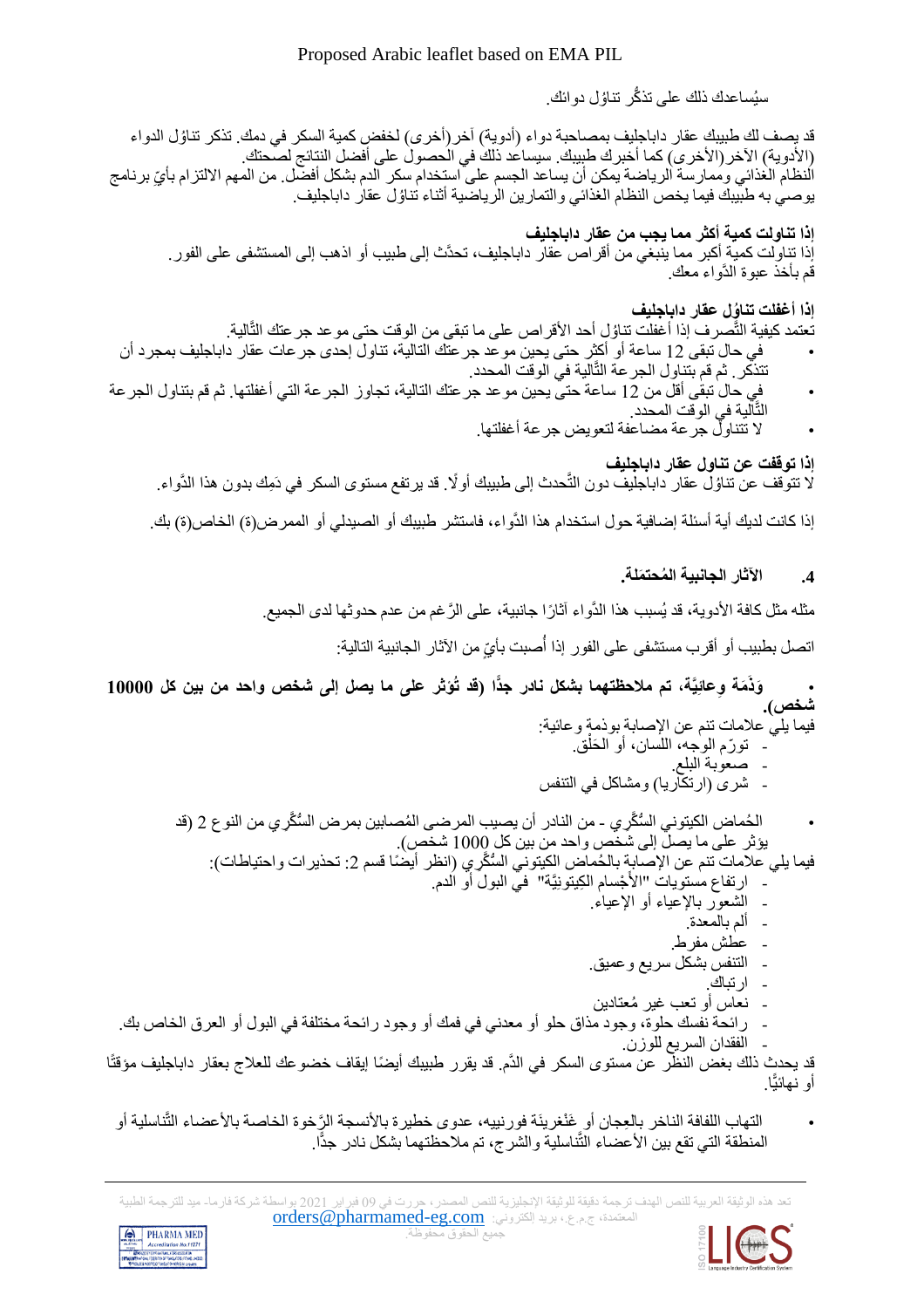**توقف عن تنا ُول عقار داباجليف و ُز ْر طبيبًا إذا الحظت أيًّا من اآلثار الجانبية الخطيرة التَّالية:** 

• **عدوى المسالك البولية،**تم مالحظتها بشكل شا ع )قد تُؤثر على ما يصل إلى شخص واحد من بين كل 10 أشخاص(. فيما يلي عالمات تنم عن اإلصابة بعدوى شديدة في المسالك البولية: - ُح َّمى و/أو قشعريرة. - إحساس بال ُحرقة عند التبُّول. َّظ - ألم هر بال أو الجانب. أخبر طبيبك فو ًرا إذا الحظت دًما في البول، إال أن ذلك غير شا ع.

**ٌّي من اآلثار الجانبية المدرج إذا كان لديك أ ة أدناه، قم بإبالغ طبيبك بأسرع وقت ممكن:**

• انخفاض مستويات السكر في الدَّم )نقص سكر الدَّم( - شا عة جدًّا )قد تُؤثر على أكثر من شخص واحد من بين كل ُول هذا الدَّواء بمصاحبة السلفونيل يوريا أو 10 أشخاص( لدى المرضى المصابين بمرض السكري عند تنا األنسولين.

فيما يلي عالمات تنم عن انخفاض السكر في الدم:

- االرتجاف، التعُّرق، الشعور بقلح شديد، تسارع ضربات القلب. - الشعور بالجوع، الصداع، حدوث تغييرات في الرؤية.
	- حدوث تغيرات بحالتك المزاجية أو الشعور باالرتباك.

سيخبرك طبيبك بكيفية علاج انخفاض مستويات السكر في الدم والإجراء الذي ينبغي اتخاذه إذا أصبت بأيٍّ من العلامات المذكورة أعاله.

## **آثار جانبية أخرى عند تنا ُول عقار داباجليف:**

شائعة

- عدوى الأعضاء التَّناسلية (سُلاق) في العضو الذكري أو المهبل (قد تشمل العلامات تهيُّجًا، حكة، إفرازات أو رائحة غير مُعتادة).
	- آالم في الظهر
	- تبول كمية أكبر من المُعتاد أو الحاجة إلى التبول مرارًا.
	- تغييرات في كمية الكوليسترول أو الدهون الموجودة في دمك (مُوضحة بالاختبارات)
		- زيادة كمية خلايا الدَّم الحمر اء في دمك (مُوضحة بالاختبار ات).
		- انخفاض معدل التصفية الكلوية للكرياتينين (مُوضح بالاختبارات) في بداية العلاج.
			- دوخة
			- طفح جلدي

غير شائعة (قد تُؤثر على ما يصل إلى شخص واحد من بين كل 100 شخص)

- فقدان كمية كبير ة من السوائل من جسمك (جفاف، قد تشمل العلامات جفافًا شديدًا بالفم أو لزوجة شديدة بالفم، إخراج كمية صغيرة من البول أو عدم التبّول أو تسارع ضربات القلب(
	- العطش
	- امساك
	- االستيقاظ من النوم لي ًال للتبول
		- جفاف الفم
		- انخفاض الوزن
	- ارتفاع معدل تصفية الكرياتينين (مُوضح باختبارات الدم المعملية) في بداية العلاج.
		- ارتفاع مستوى اليوريا (مُوضح باختبارات الدم المعملية).

## **اإلبالغ عن اآلثار الجانبية**

إذا أُصبت بأية آثار جانبيّة، فتحدَّث إلى طبيبك أو الصبدلي أو الممرض(ة). ويشمل ذلك أية آثار جانبية مُحتمَلة، غير مُدرجة في هذه النَّشرة. يمكنك أيضًا الإبلاغ عن الآثار الجانبية بشّكل مباشر عبر نظام الإبلاغ الوطني. بإبال ِغك عن اآلثارالجانبية، يمكنك المساعدة في توفير معلومات إضافية حول أمان استخدام هذا الدَّواء.

## **.5 كيفية تخزين عقار داباجليف؟**

يُحفظ هذا الدَّواء بعيدًا عن رؤية ومُتناوَل الأطفال في درجة حرارة لا تتعدى 30 درجة مئوية في مكان جاف

ال تستعمل هذا الدَّواء بعد انتهاء تاريخ الصالحية المدون على العبوة والشريط بعد كلمة "EXP". يُشير تاريخ انتهاء